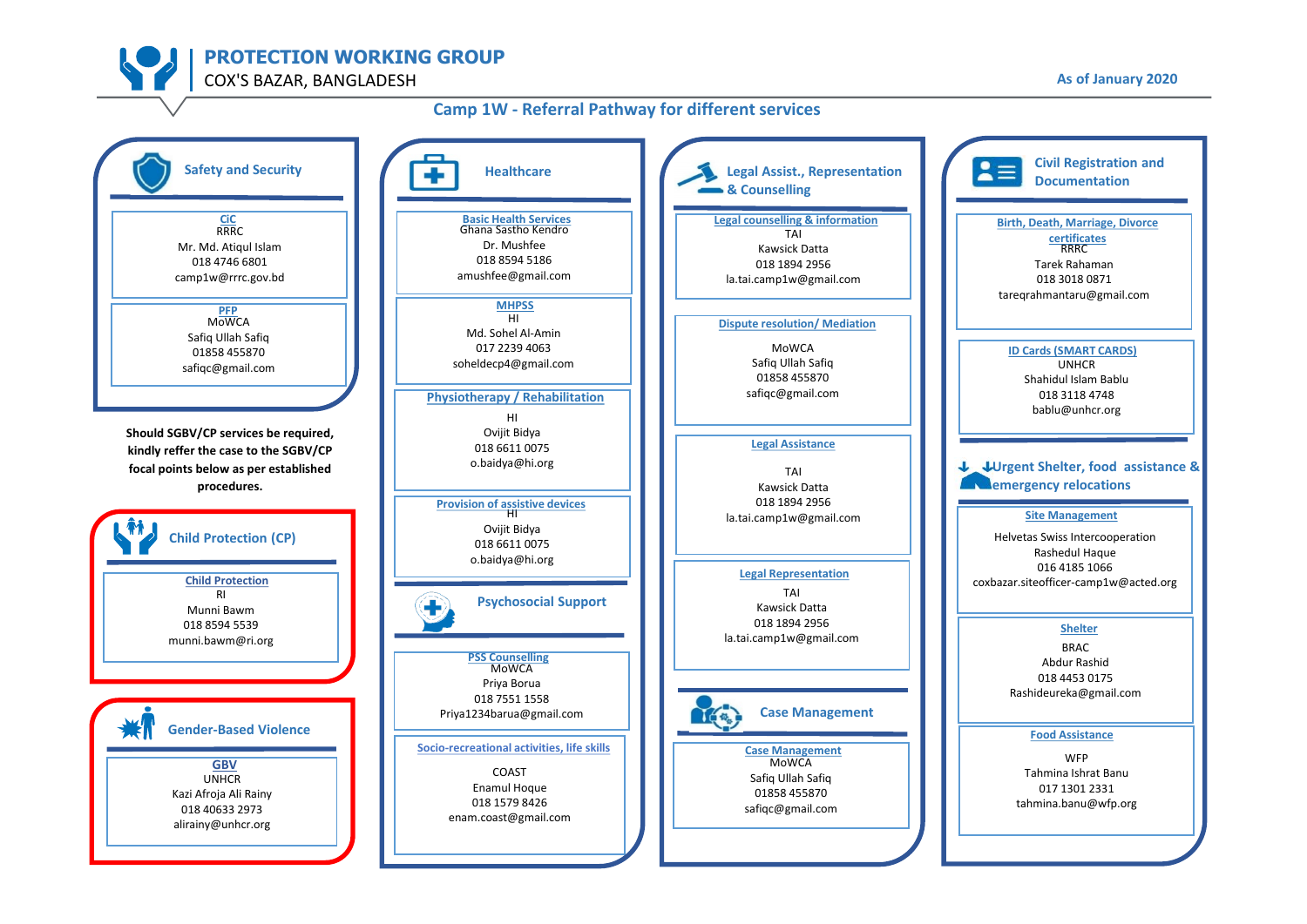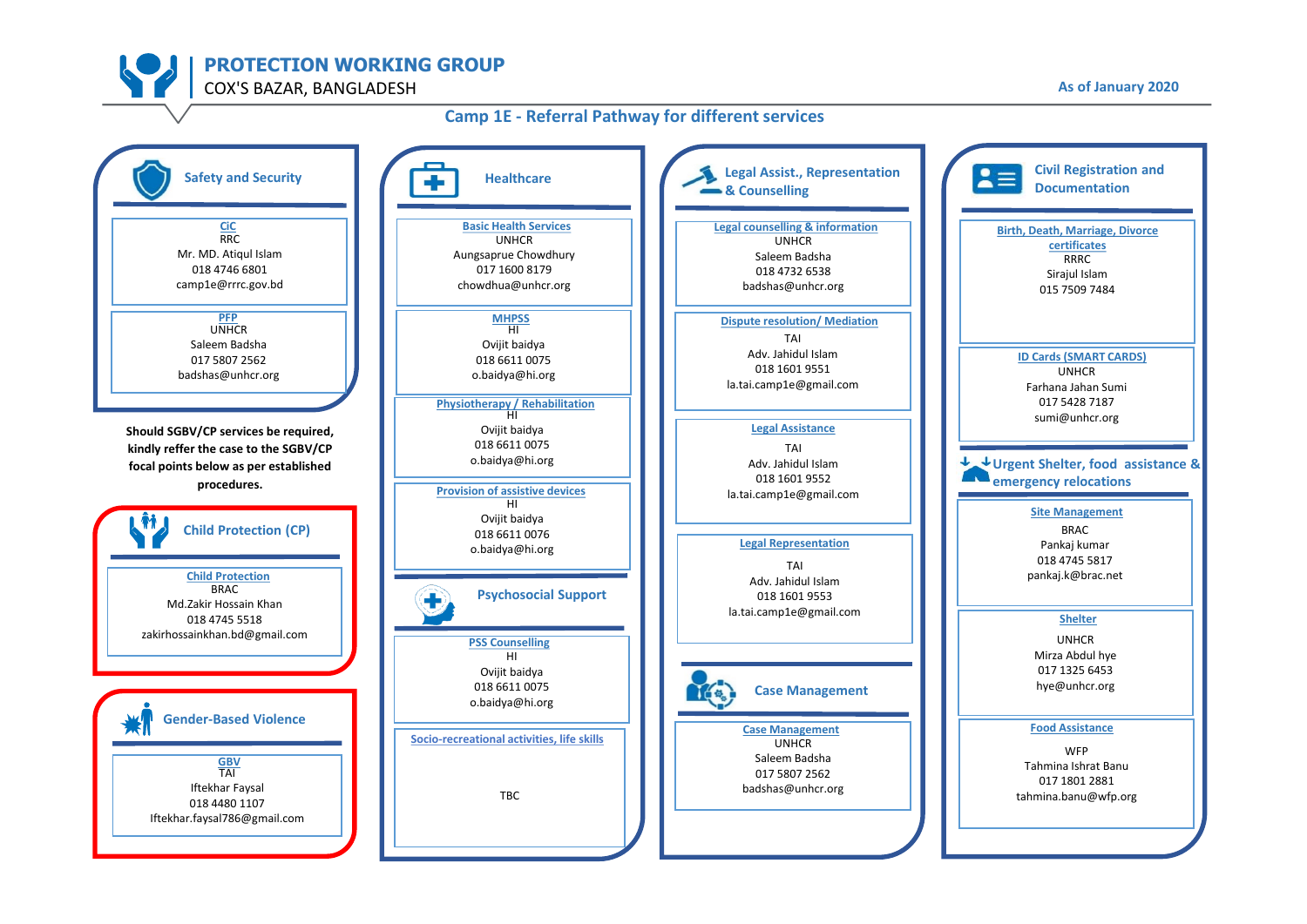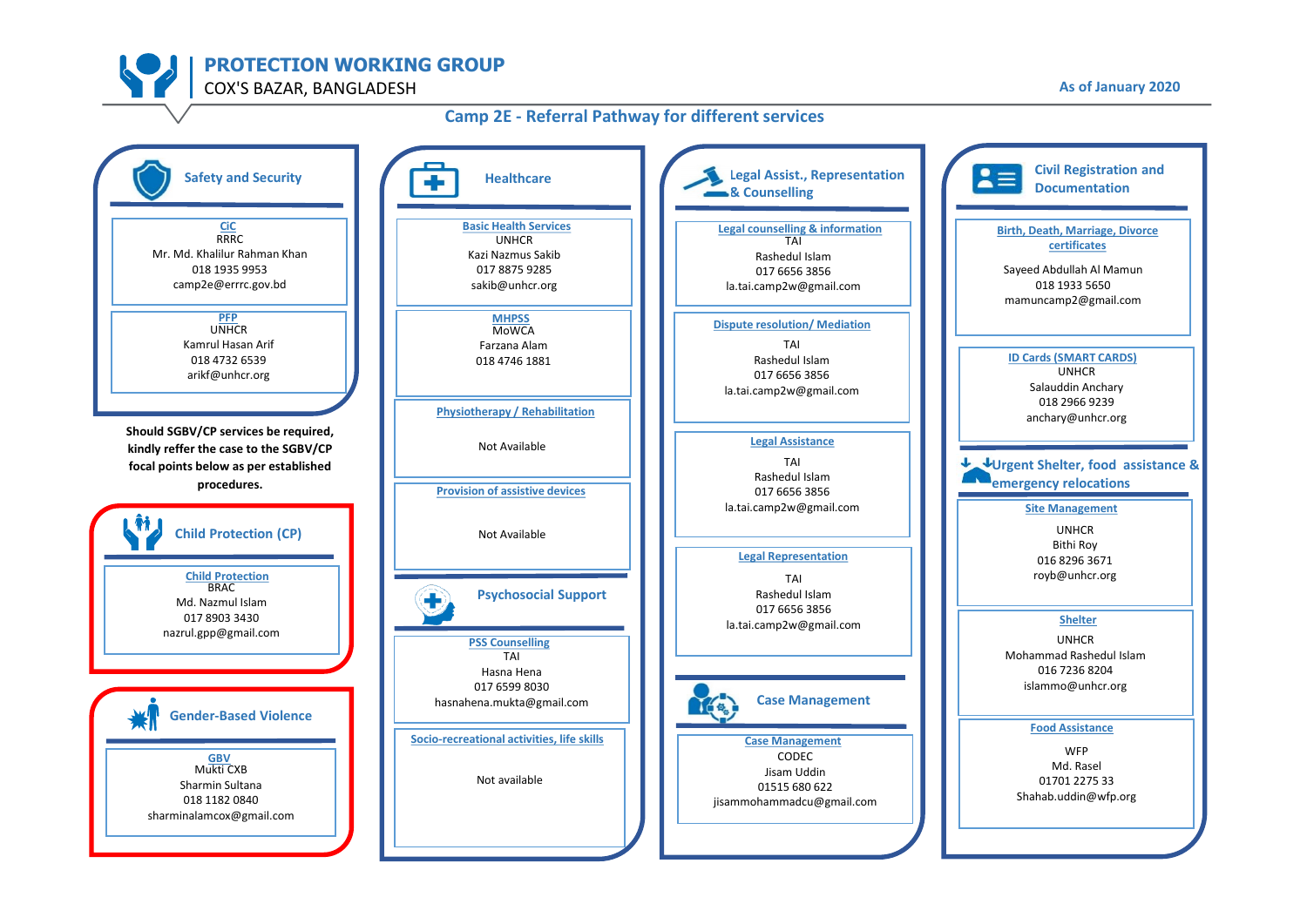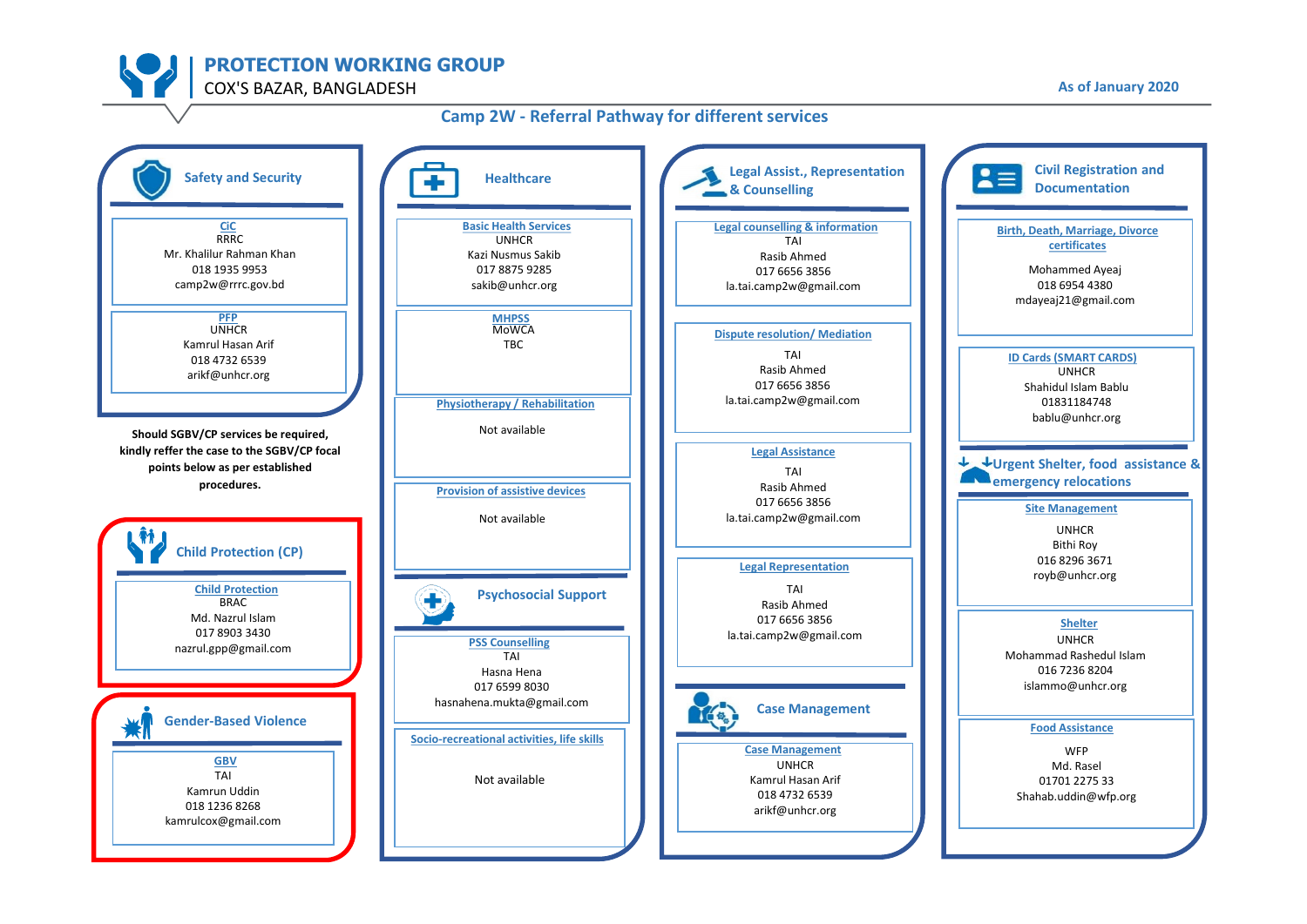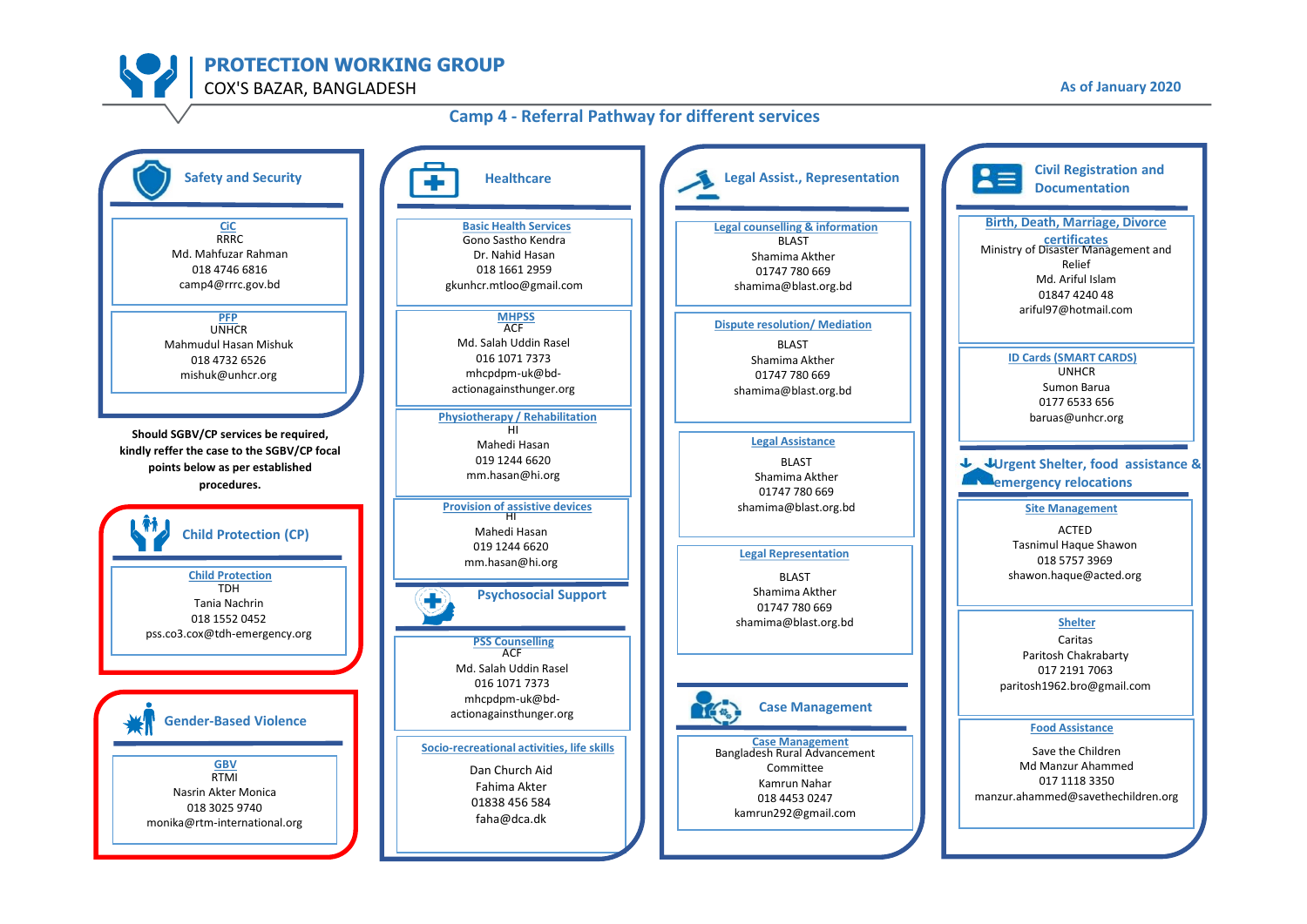

#### **Civil Registration and Legal Assist., Representation Safety and Security**  $2 \equiv$ **Healthcare Documentation A** Counselling **Basic Health Services Legal counselling & information CiC Birth, Death, Marriage, Divorce**  RRRC GK BRAC **certificates** Md. Mahfuzar Rahman Dr. Rajen Das Farjana Parvin(Sanji) RRRC 018 4746 6816 01629 629325 018 7946 9277 Mr. Arup Ratan Singha camp4@rrrc.gov.bd rajen@gkcox.org azmiririfat22@gmail.com 017 2222 6333 arupratan.sust@gmail.com **PFP** GK **MHPSS Dispute resolution/ Mediation** Caritas Md. Shaikh Salim Reza Sanjata Juthi BRAC **ID Cards (SMART CARDS)** 01836 886501 018 1833 5664 Farjana Parvin(Sanji) UNHCR juthijnu1991@gmail.com reza077@gmail.com 016 8351 9193 Farhana Jahan Sumi lija.barua6@gmail.com 016 7500 1250 **Physiotherapy / Rehabilitation** sumi@unhcr.org **Should SGBV/CP services be required, Legal Assistance** Not Available **kindly reffer the case to the SGBV/CP focal**  Brac J **Urgent Shelter, food assistance & points below as per established**  Nadia Fahima **Example 20 arms** relocations **procedures. Provision of assistive devices** 0184735 1696 nadiafahima02@gmail.com **Site Management** ACTED Not Available **Child Protection (CP)** Ahmed Ishtiaque **Legal Representation** 017 1117 8988 coxbazar.siteofficer-camp-BNWLA 4ext@acted.org **Child Protection** Dipan Barua **Psychosocial Support**  Caritas Bangladesh 018 2260 4120 Ambrose Gomes **Shelter** dipanbarua111@gmail.com 017 1227 5974 Caritas **PSS Counselling** ambrosegomes59@gmail.com Caritas Paritosh Chakrabarty Md. Shaikh Salim Reza 017 2191 7063 paritosh1962.bro@gmail.com 018 1833 5664 reza077@gmail.com **Case Management** If a **Gender-Based Violence Food Assistance Socio-recreational activities, life skills Case Management** WFP BRAC WVI UNHCR **GBV** Mizanur Rahman Rafee Mohammad Rafiul Islam Taslima Ferdushi 017 0120 8957 Afruza Sharmin 018 4453 0304 017 4875 7858 mizanur.rahman@wfp.org rafiu21.islam@gmail.com 017 7755 5809 taslima\_ferdoushi@wvi.org sharmin@unhcr.org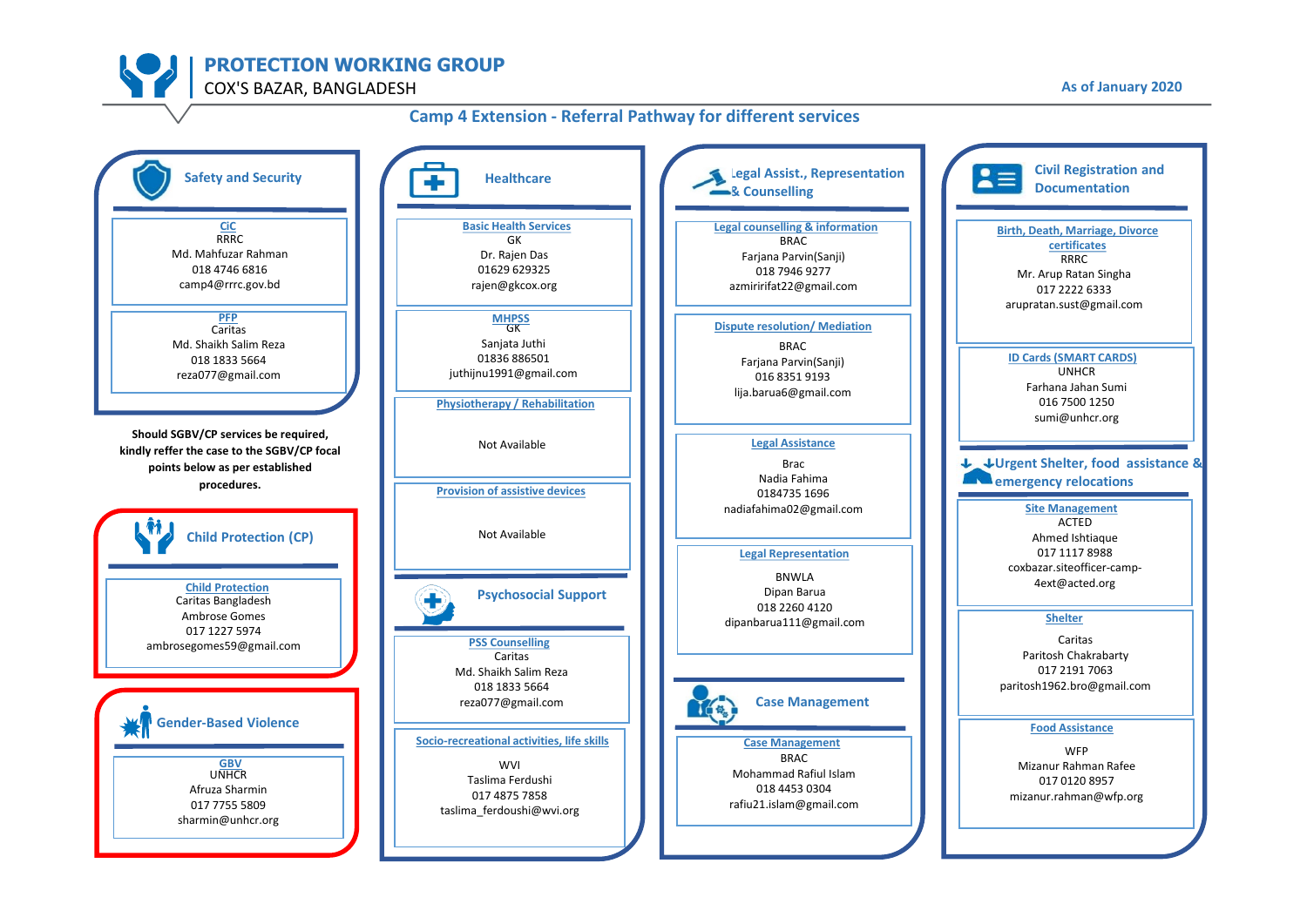

### **Camp 5- Referral Pathway for different services**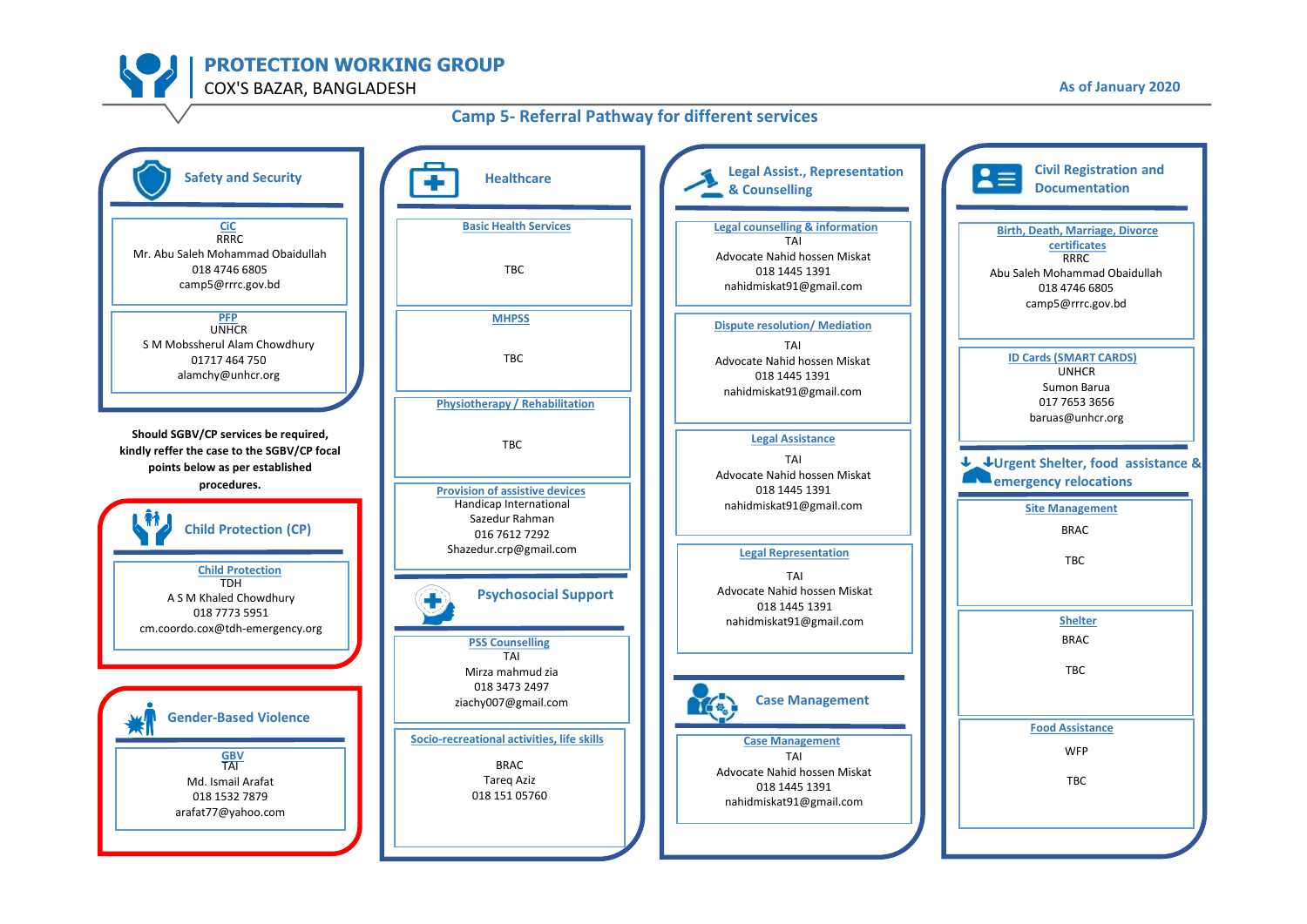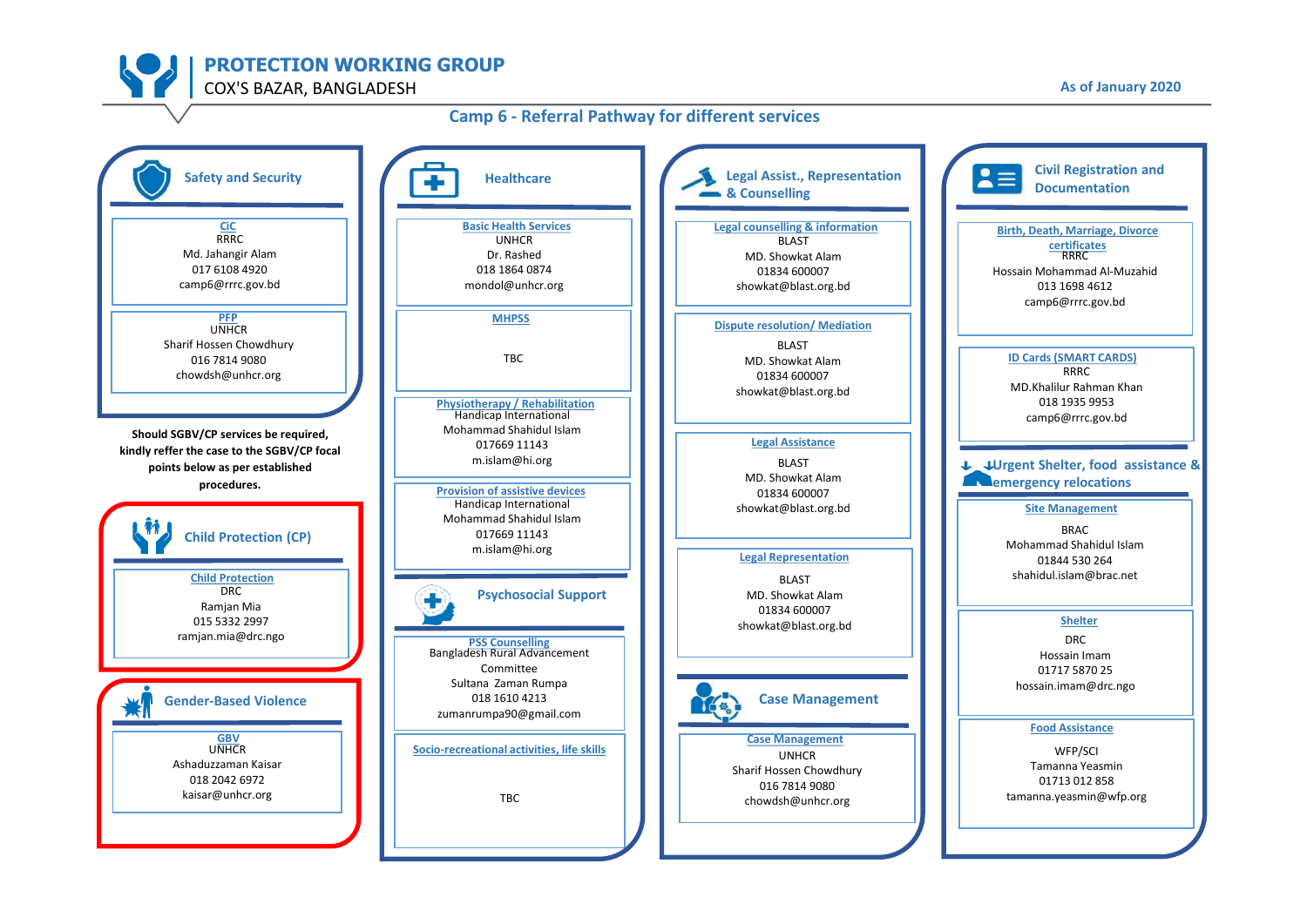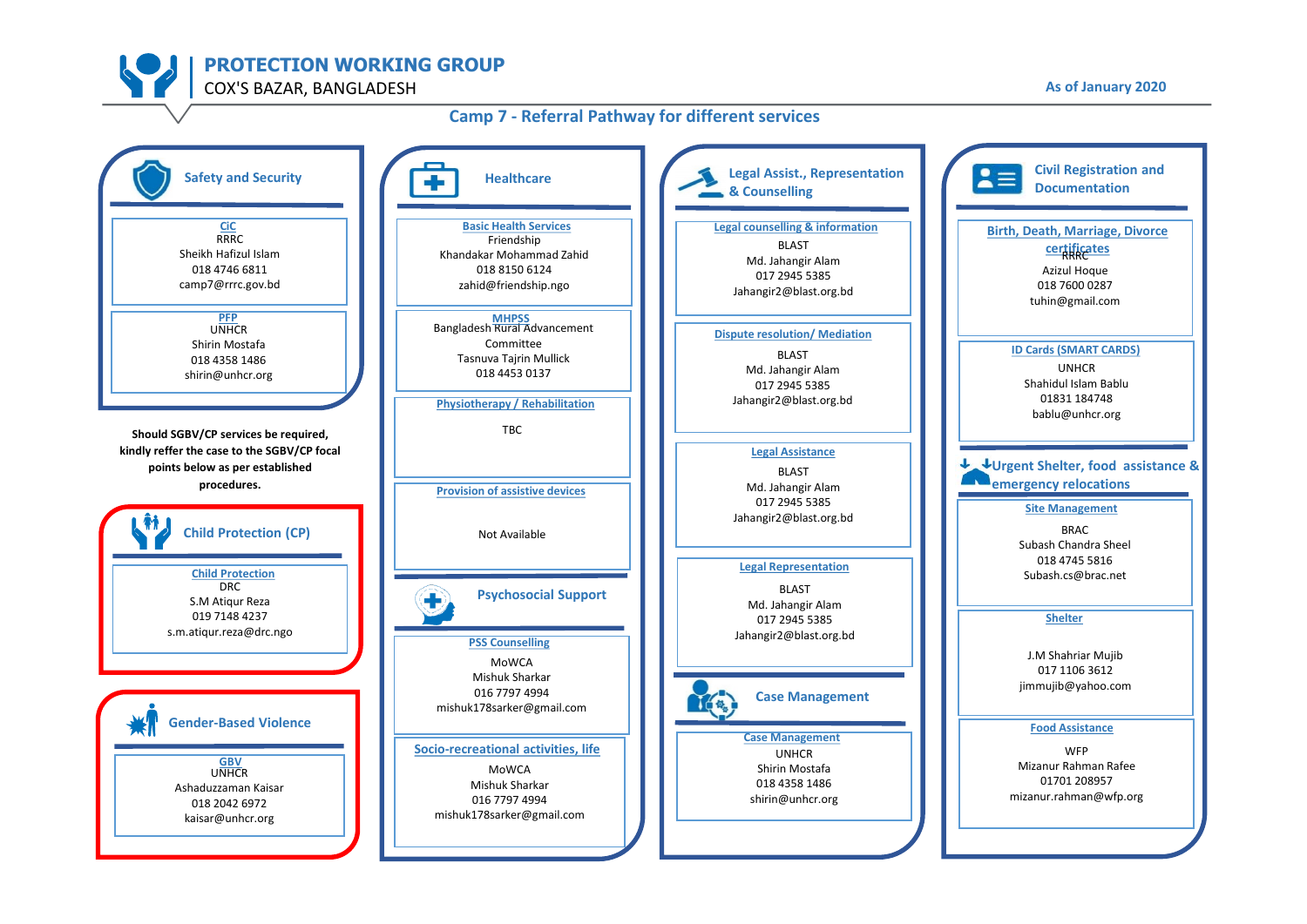### **Camp 8E - Referral Pathway for different services**

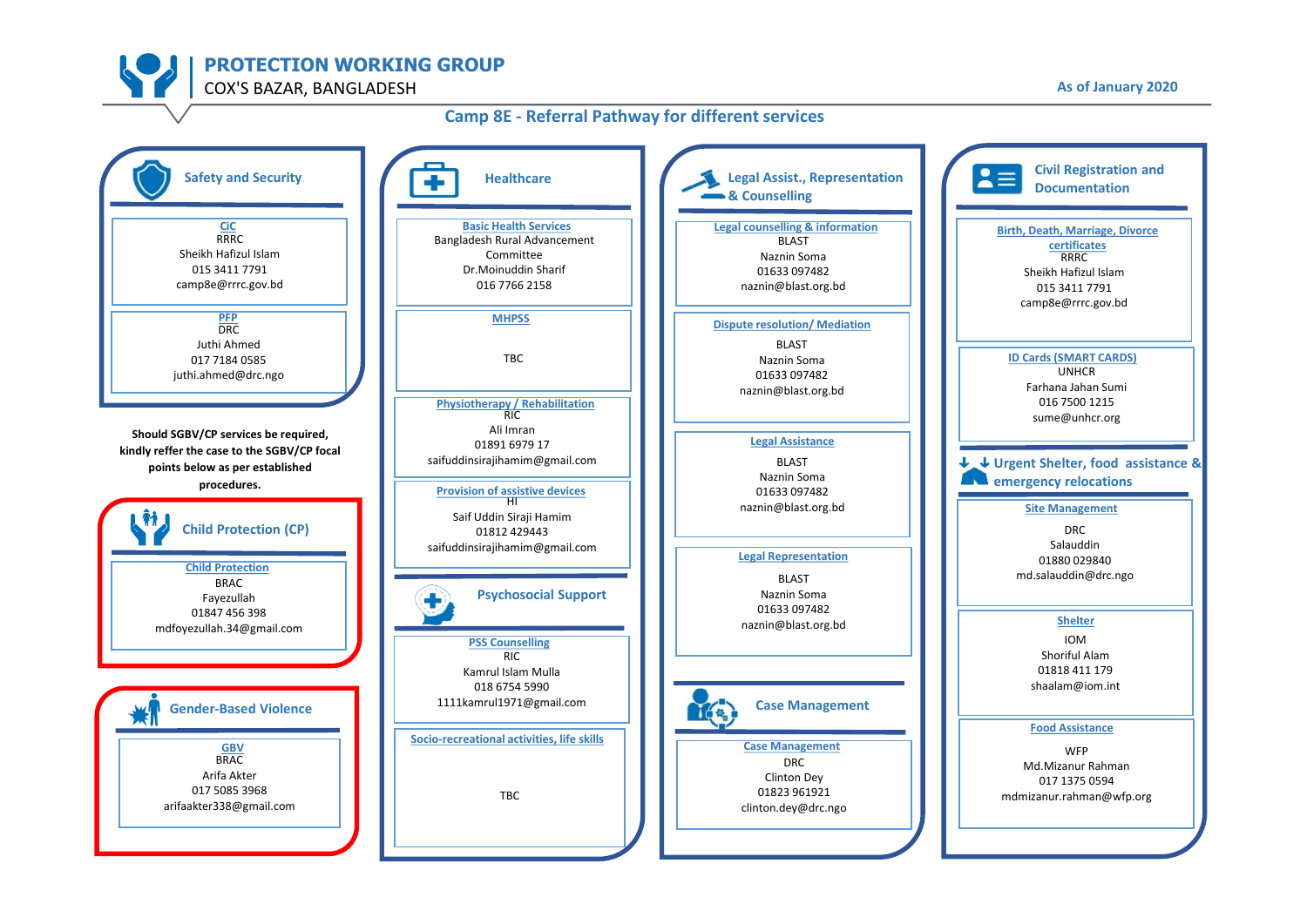# **Camp 8W - Referral Pathway for different services**

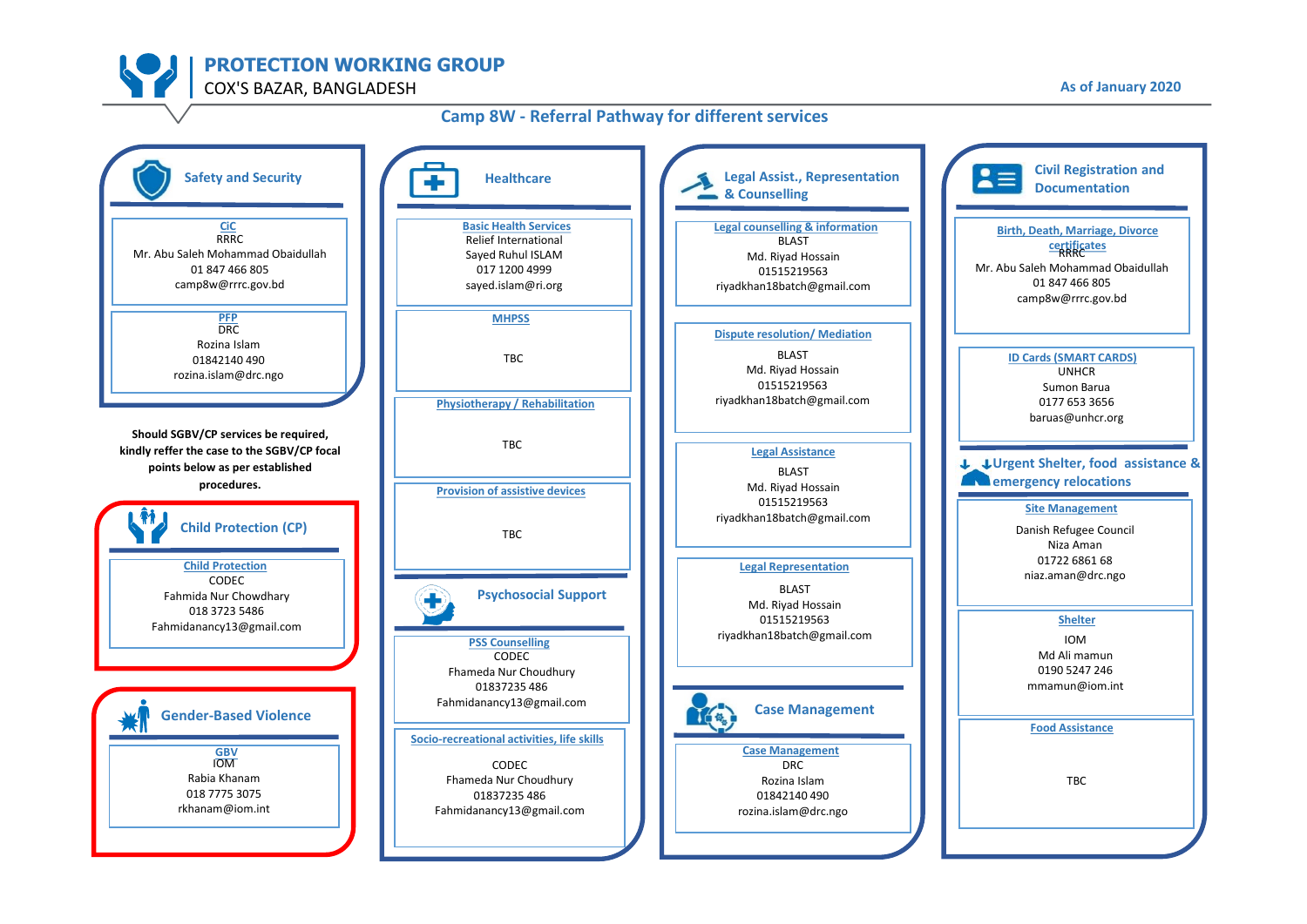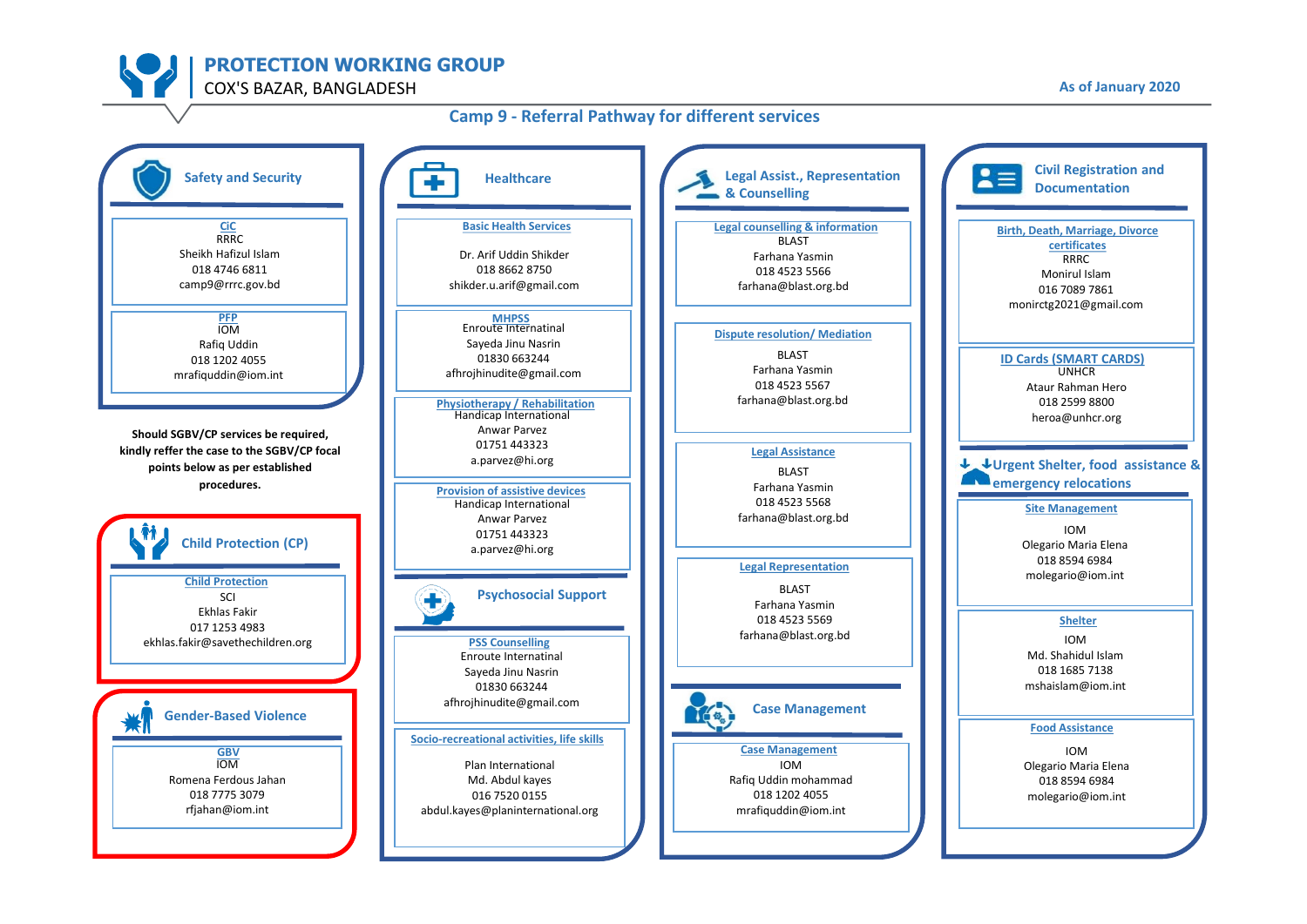### **Camp 10 - Referral Pathway for different services**

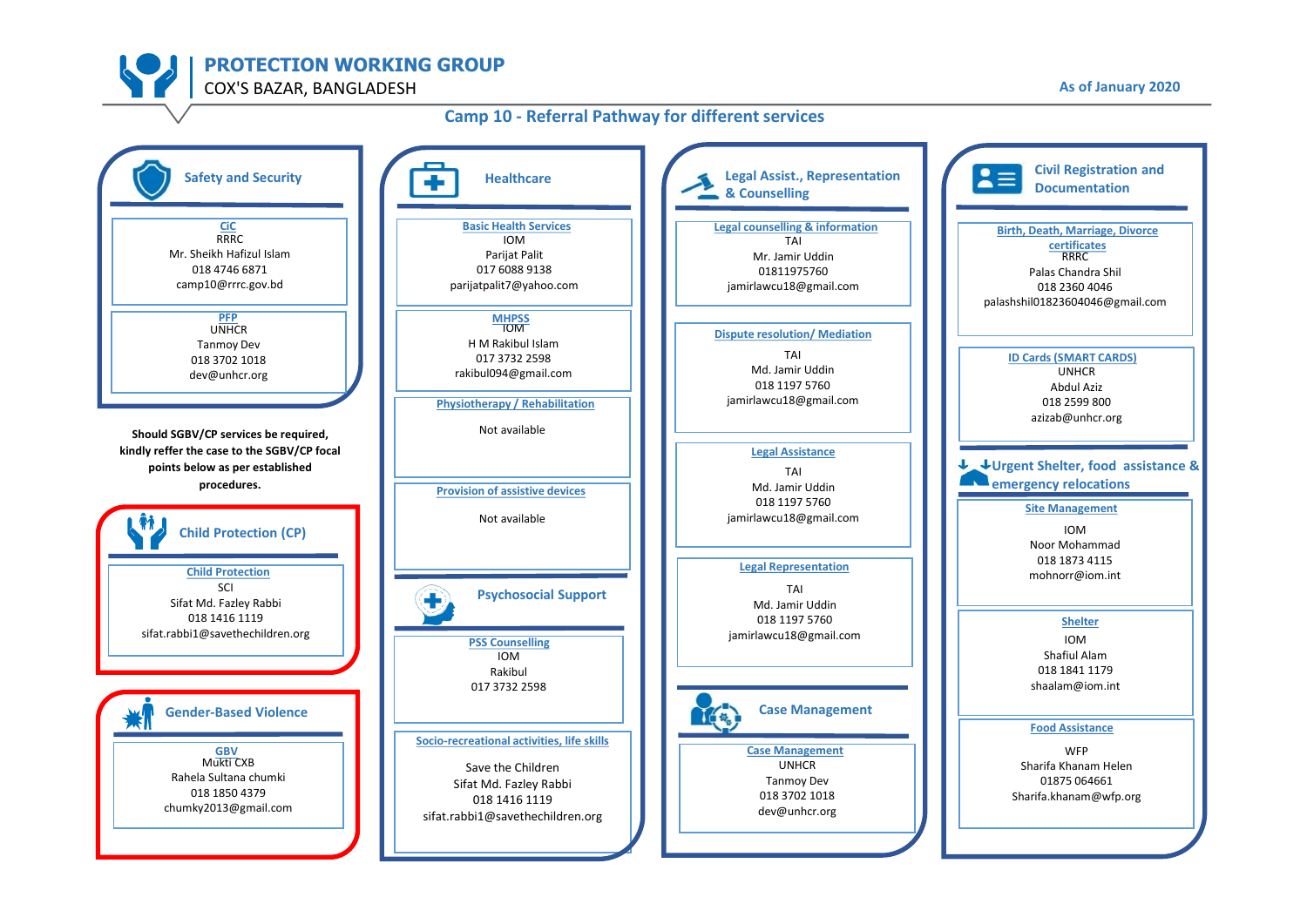

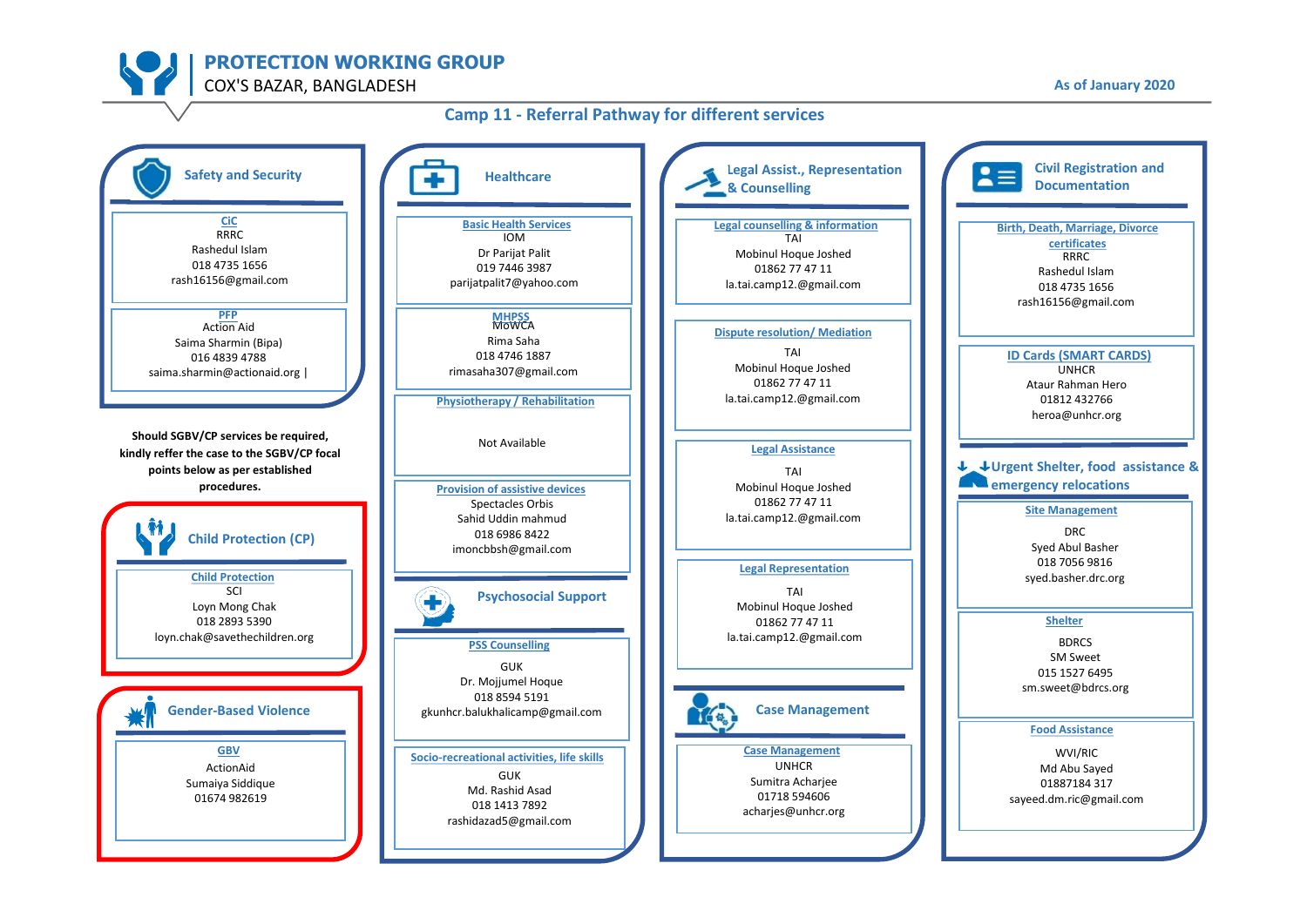#### **Camp 12 - Referral Pathway for different services**

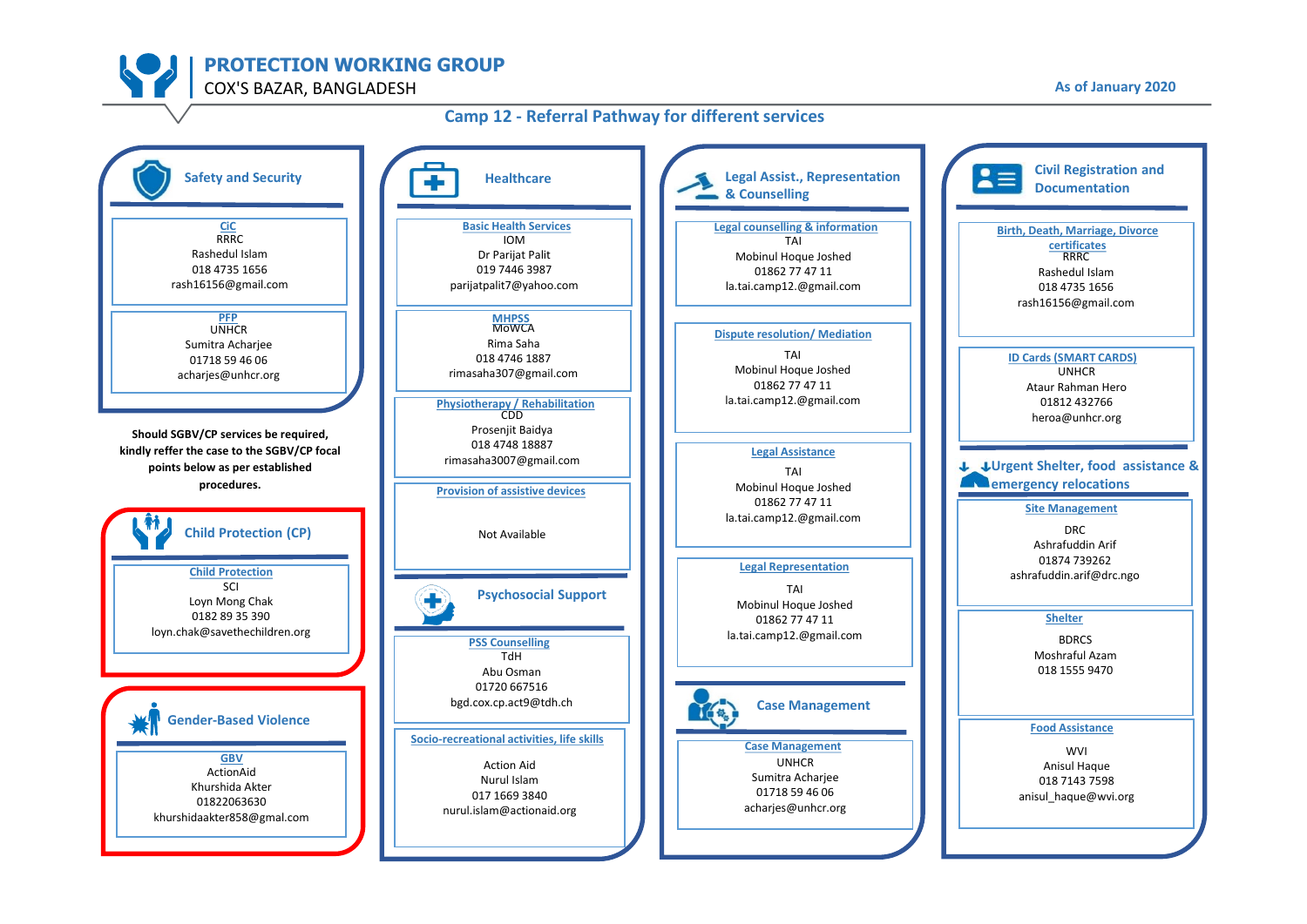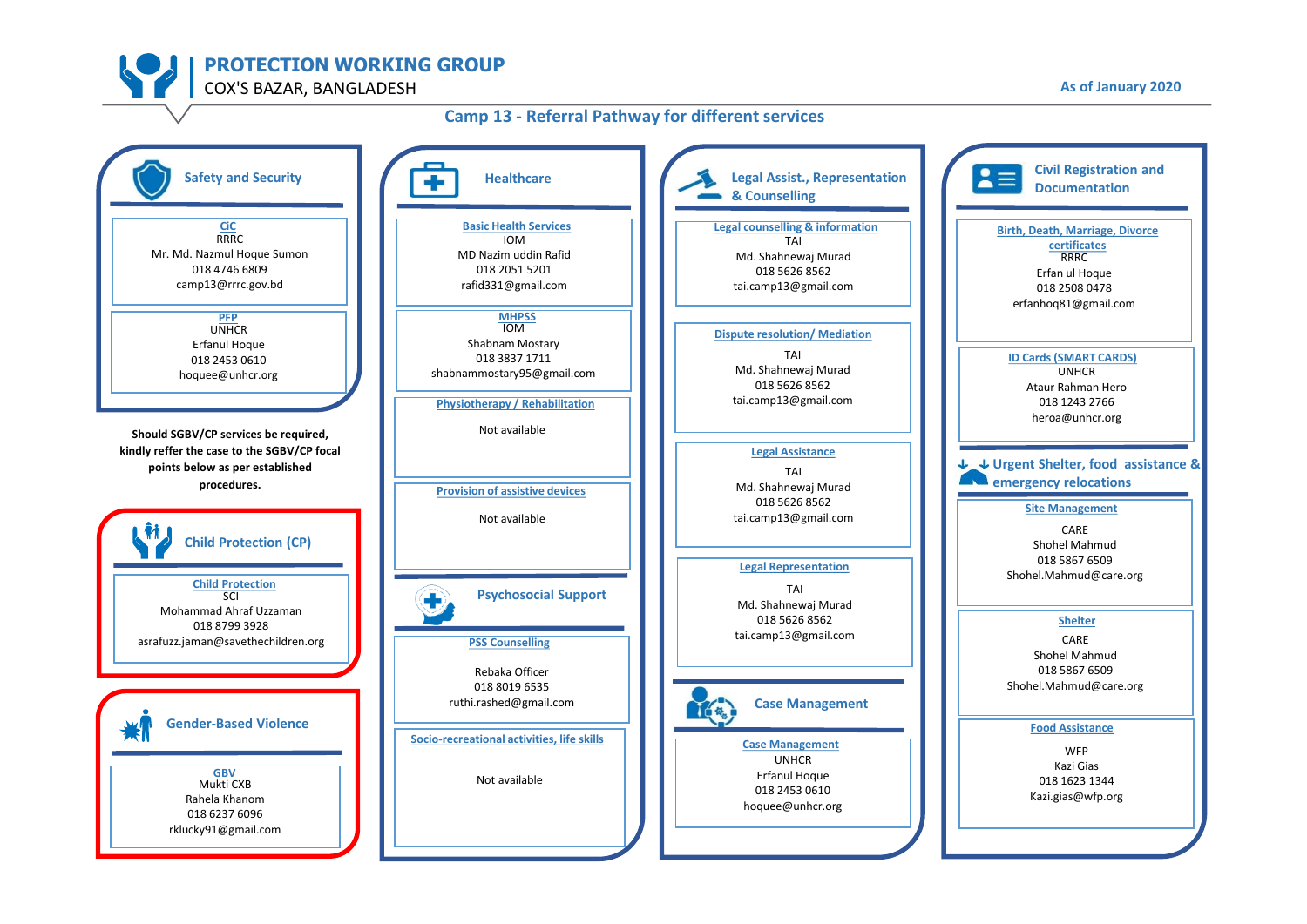## **Camp 14 - Referral Pathway for different services**

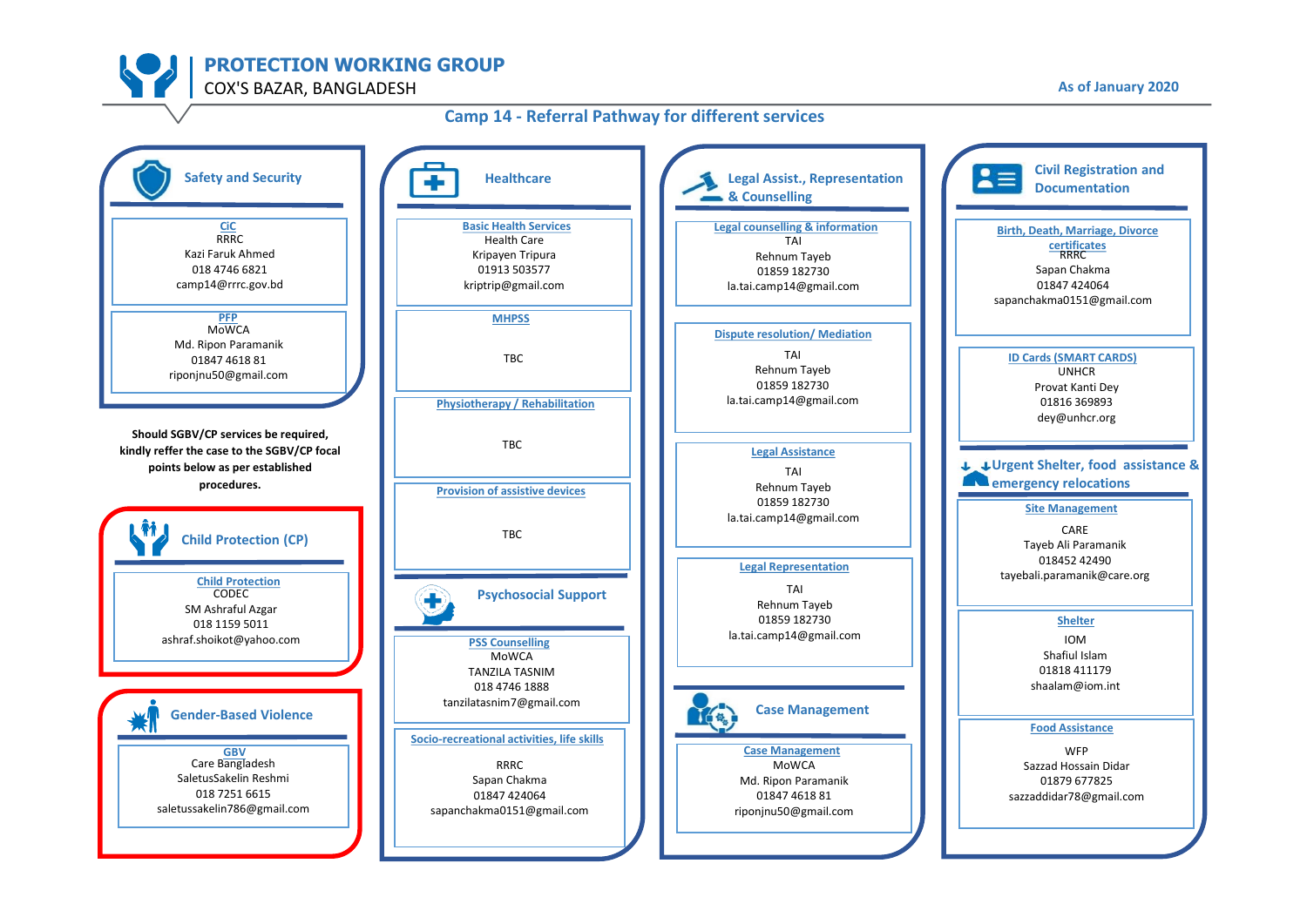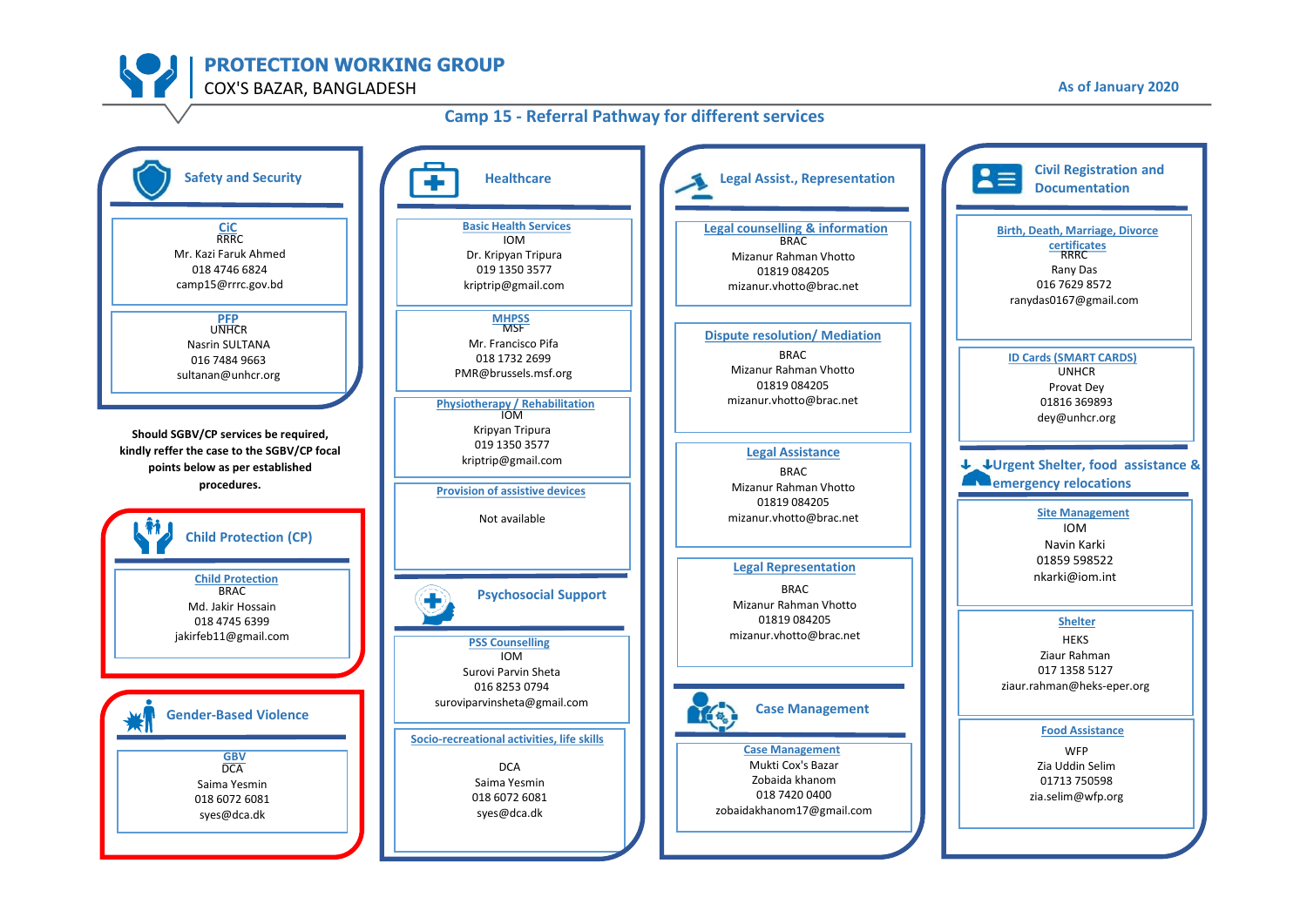### **Camp 16 - Referral Pathway for different services**

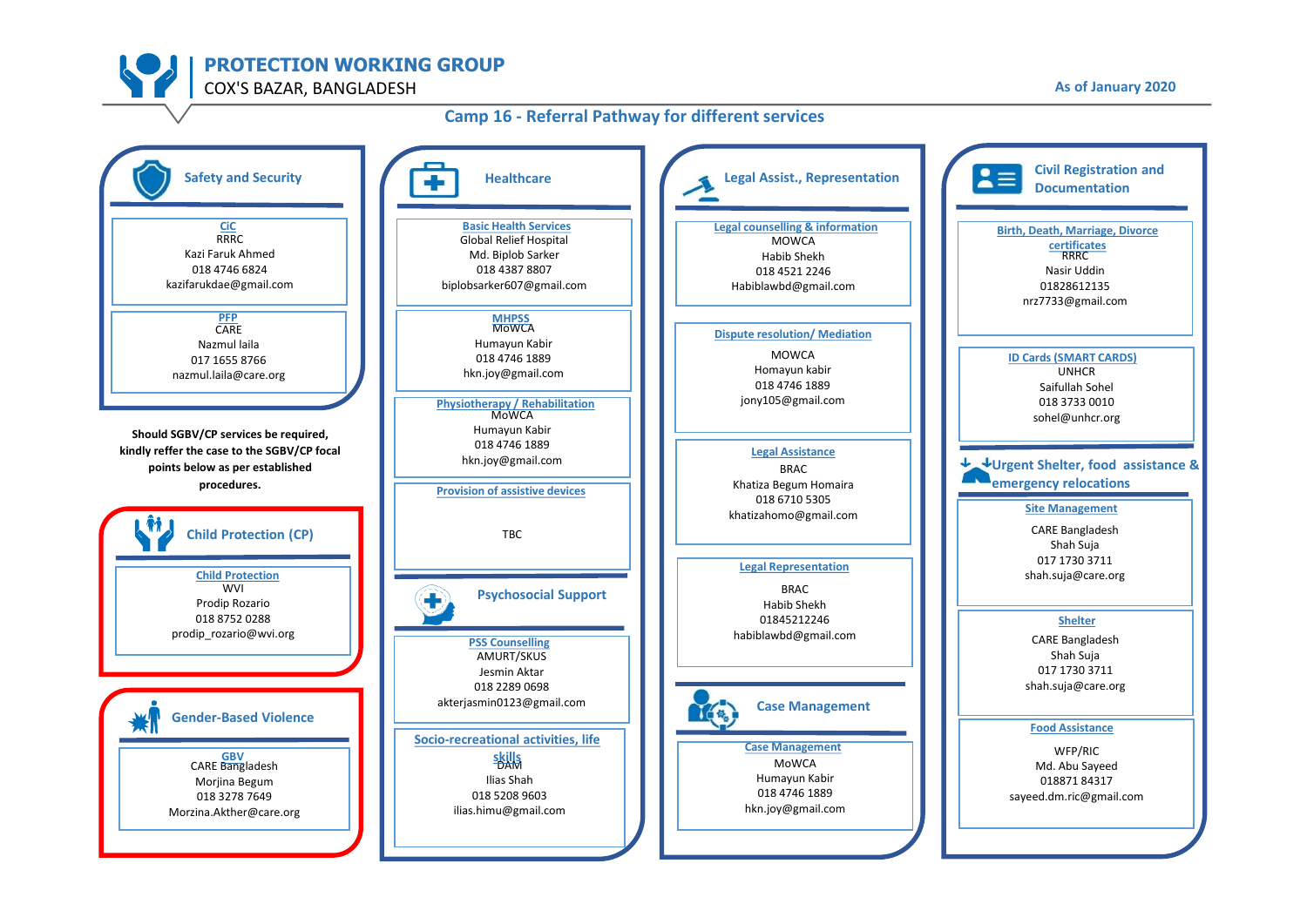### **Camp 17 - Referral Pathway for different services**

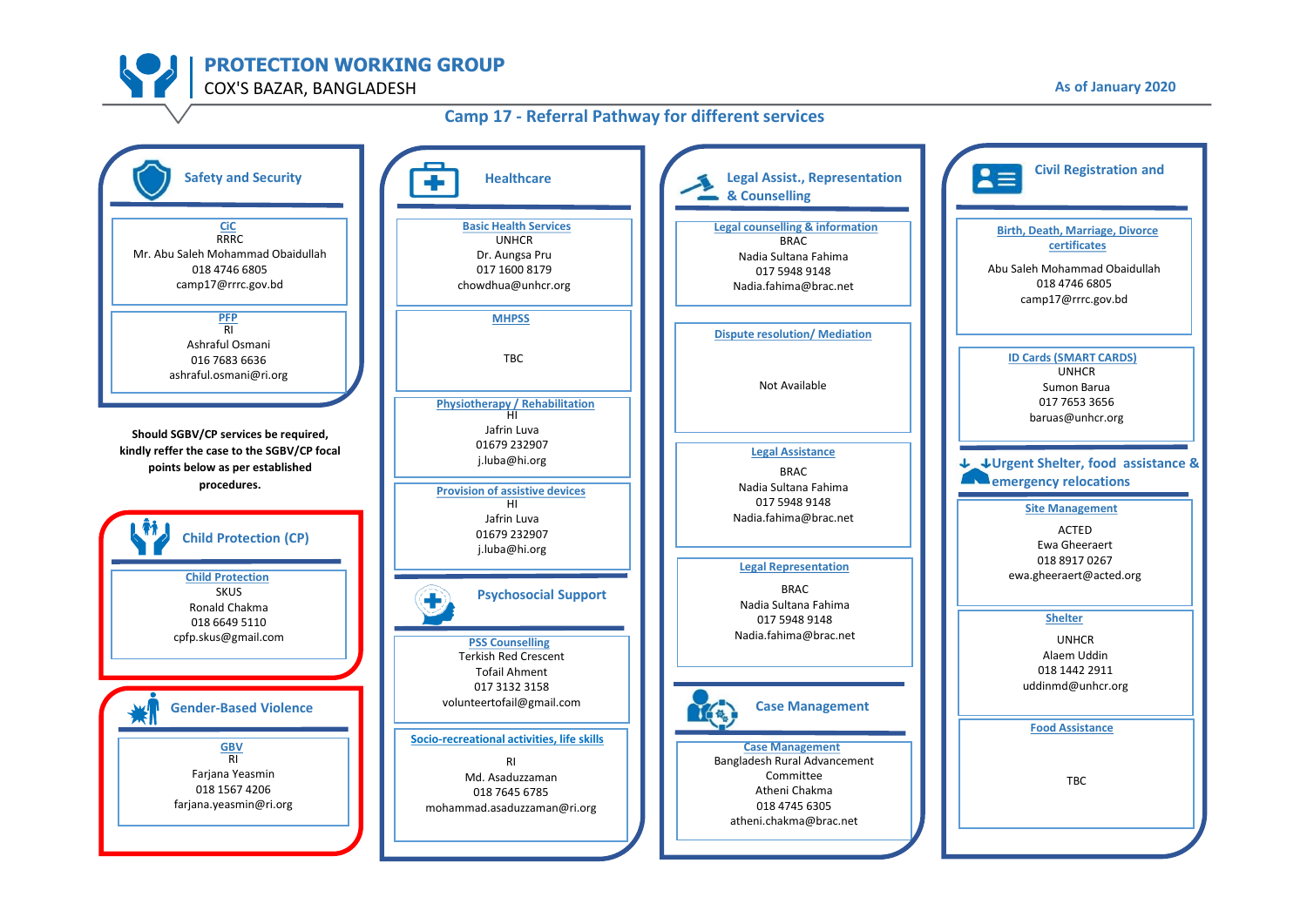### **Camp 18 - Referral Pathway for different services**

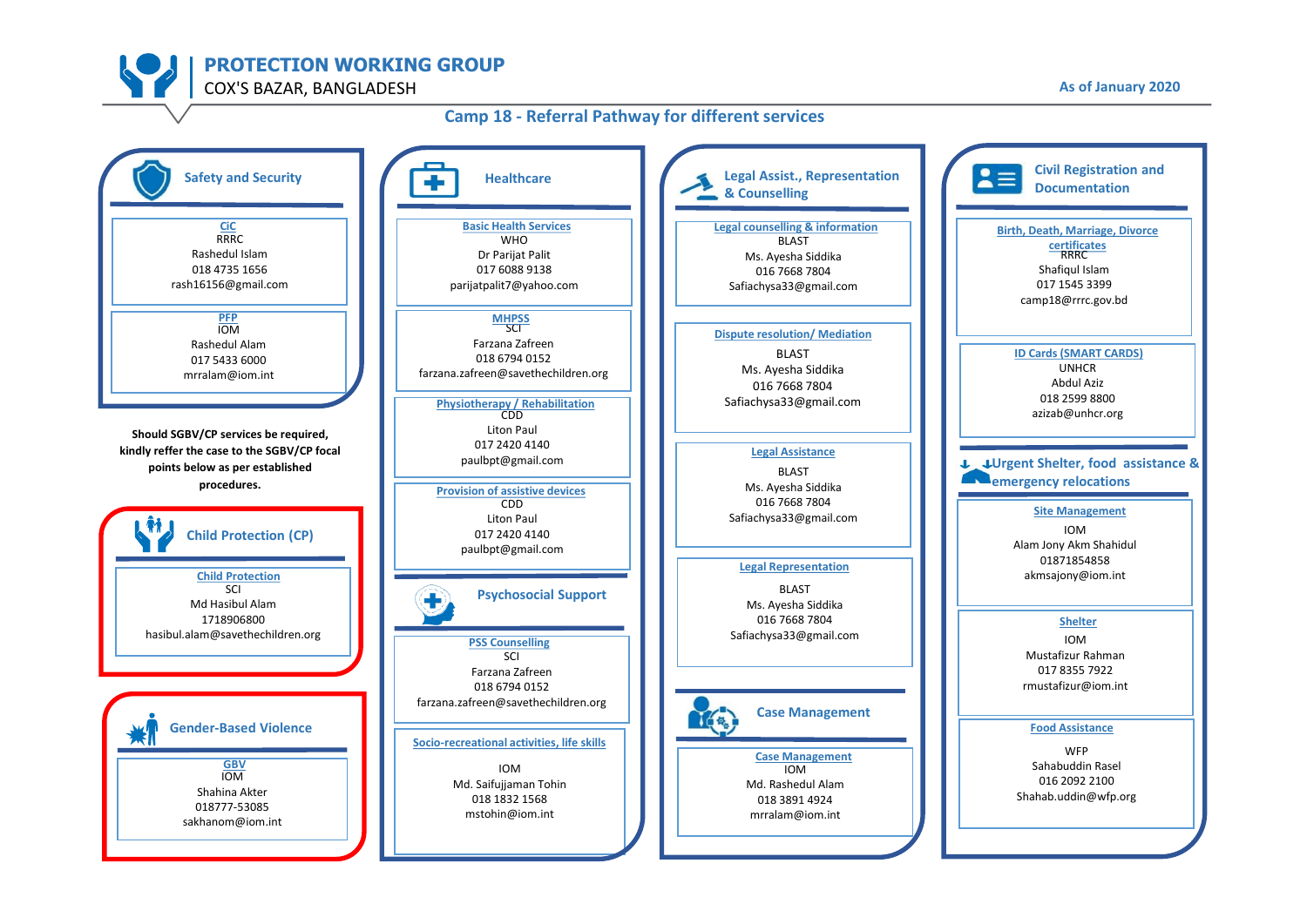### **Camp 19 - Referral Pathway for different services**

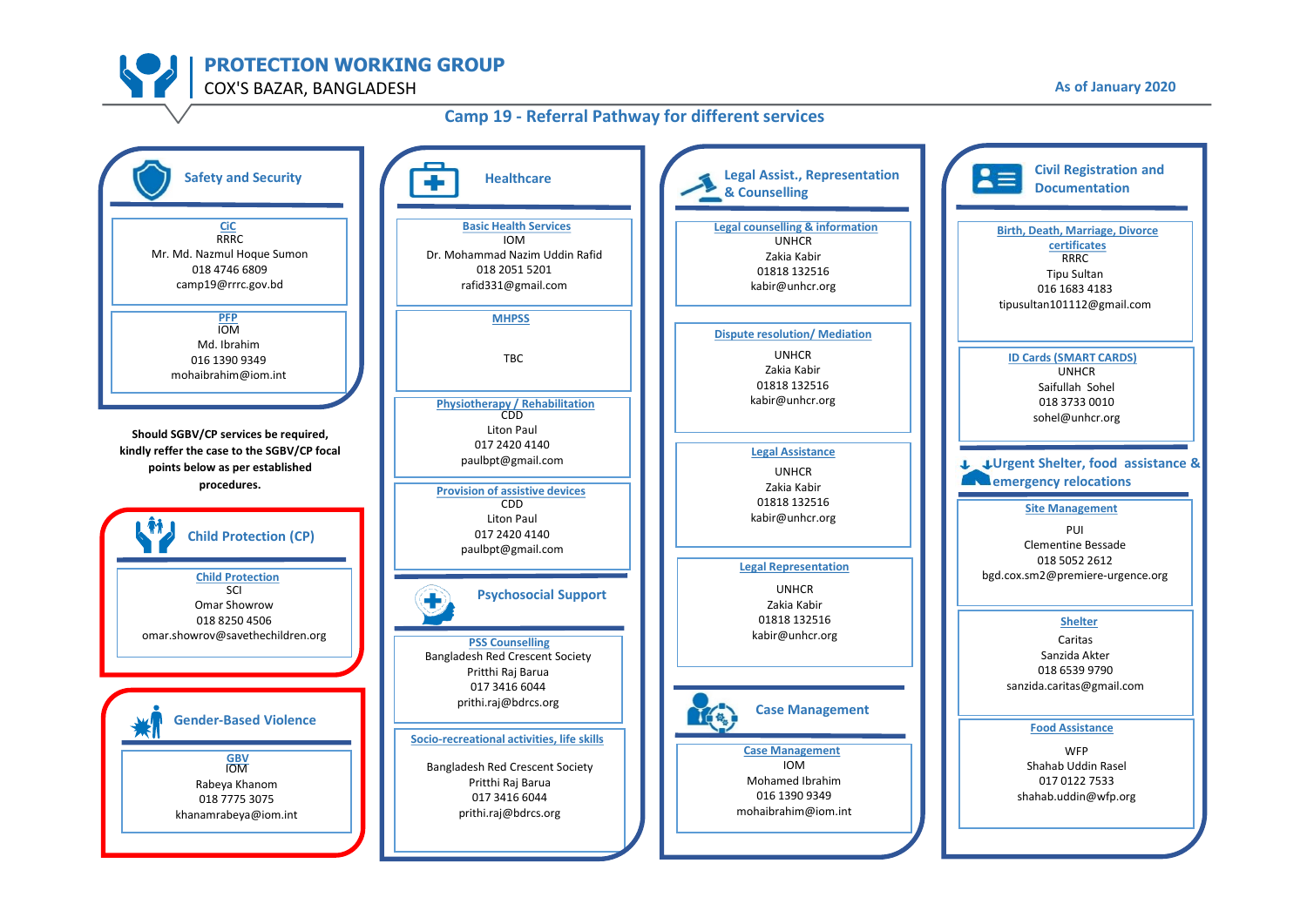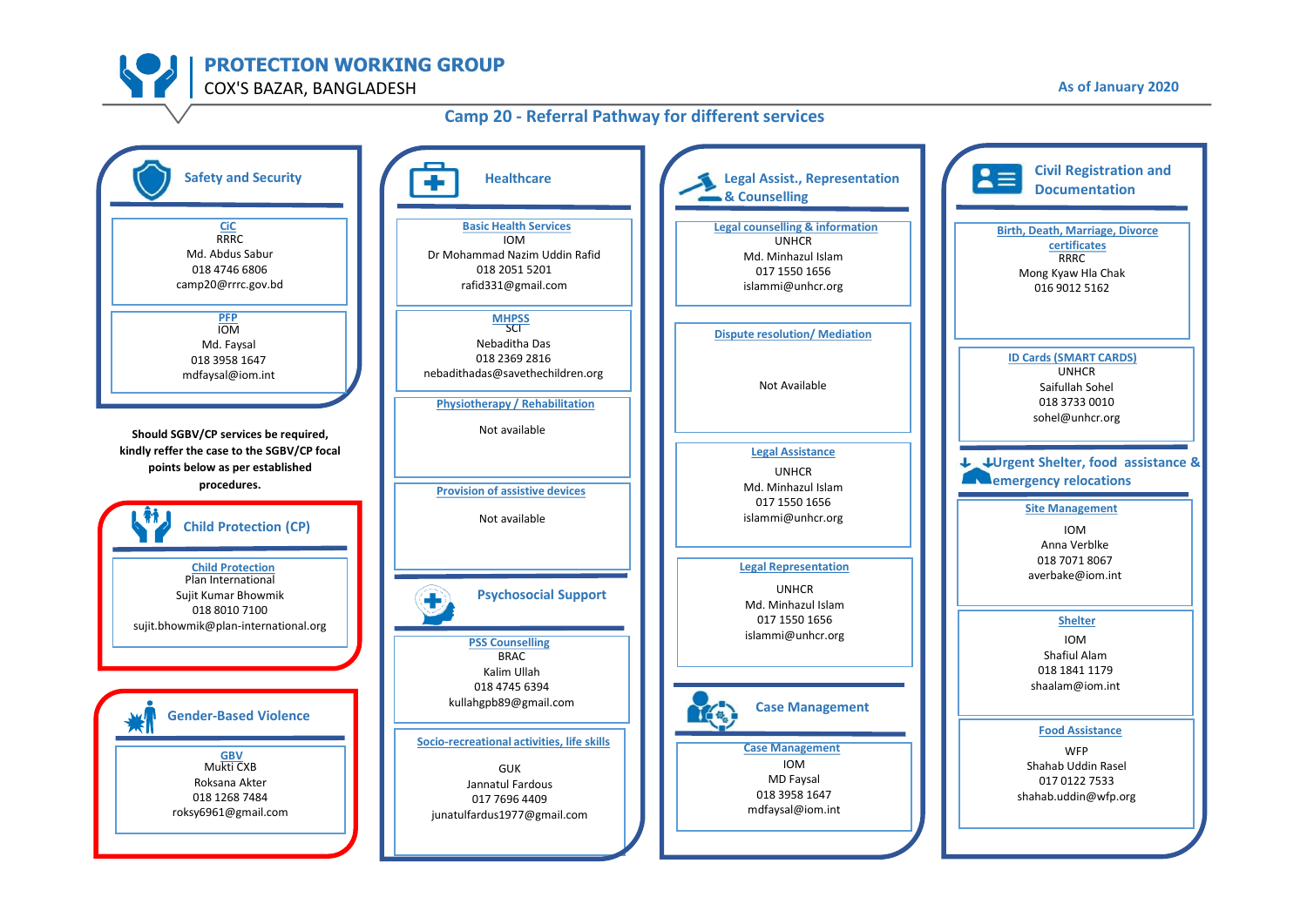

### **Camp 20 Extension- Referral Pathway for different services**

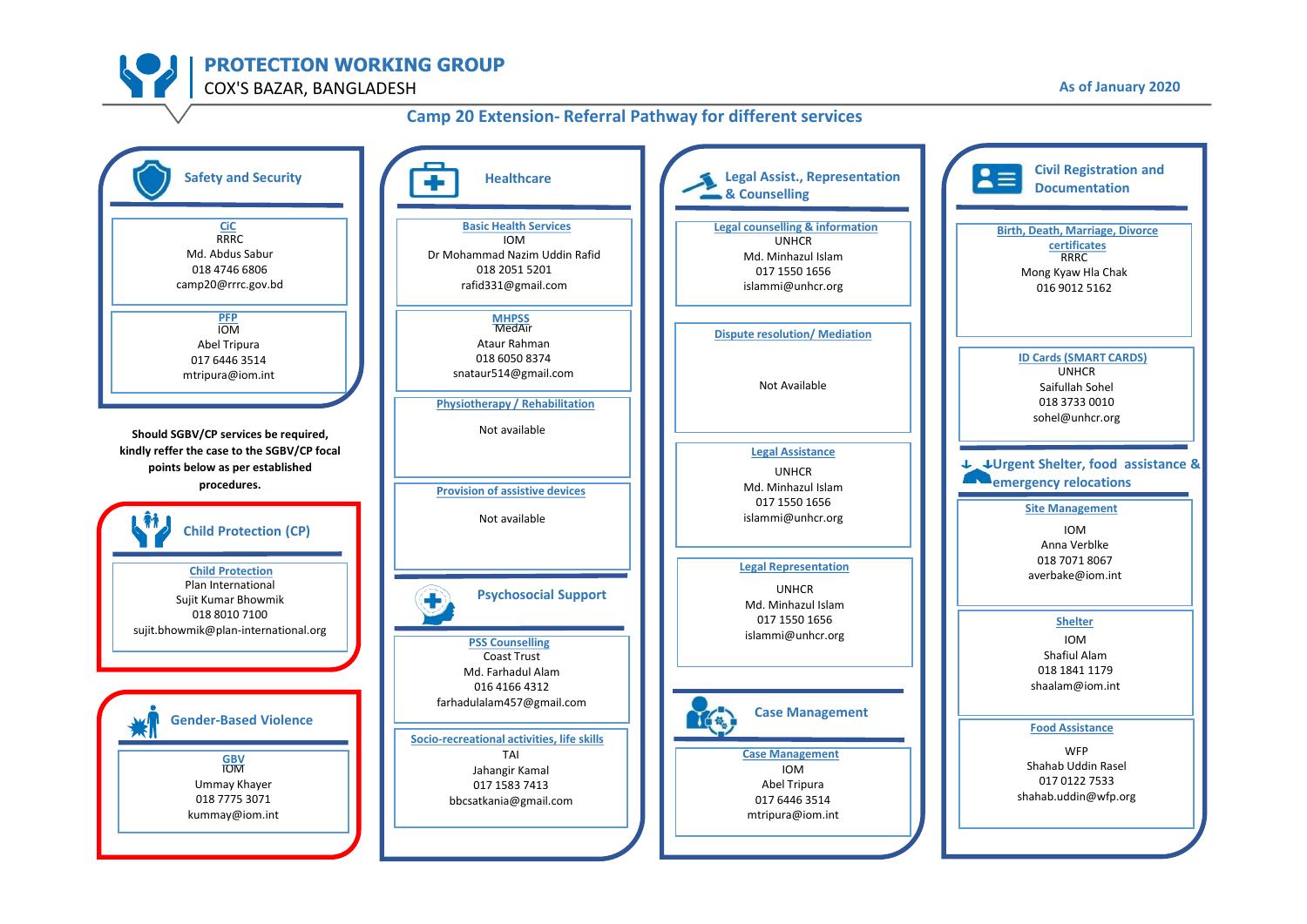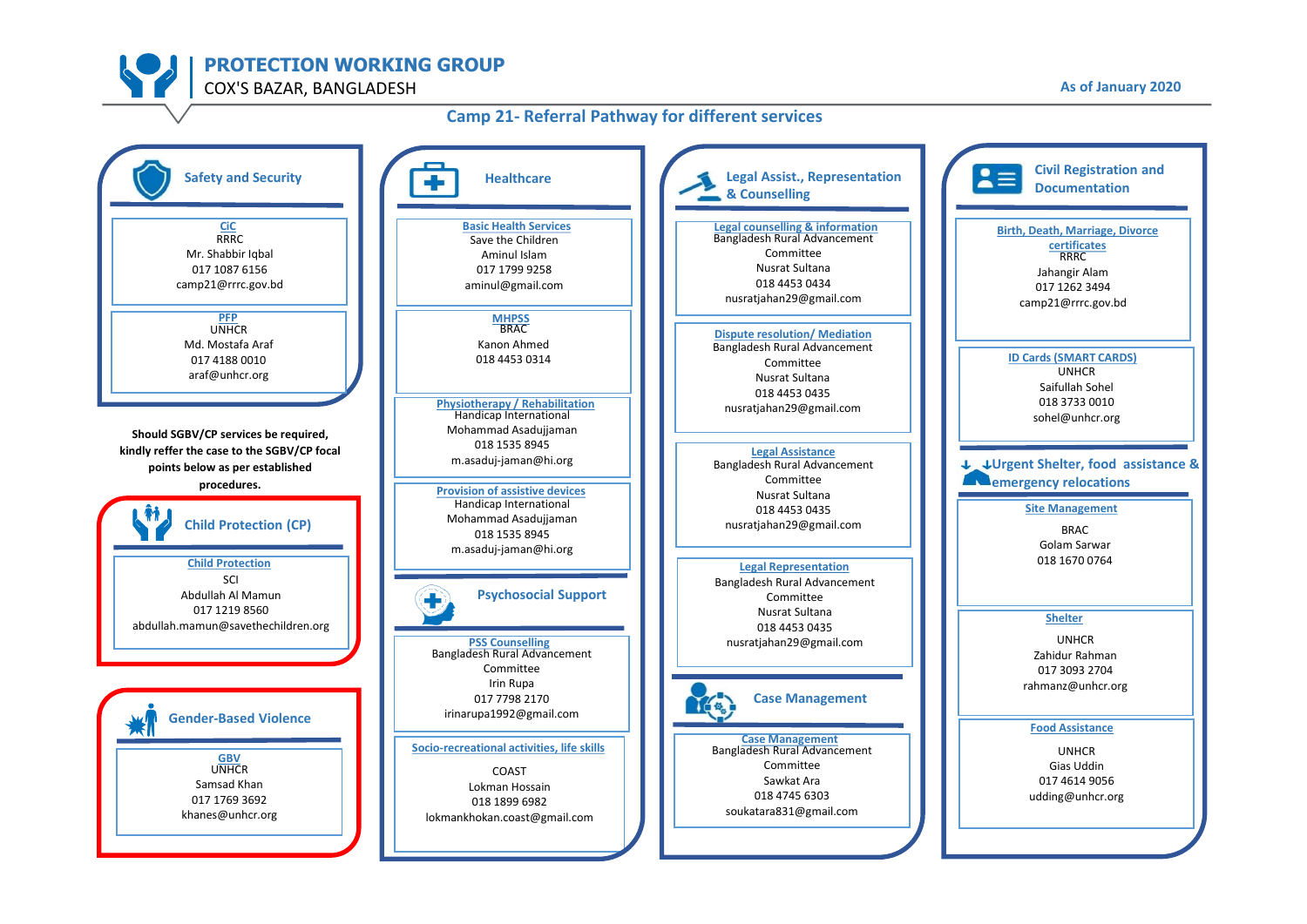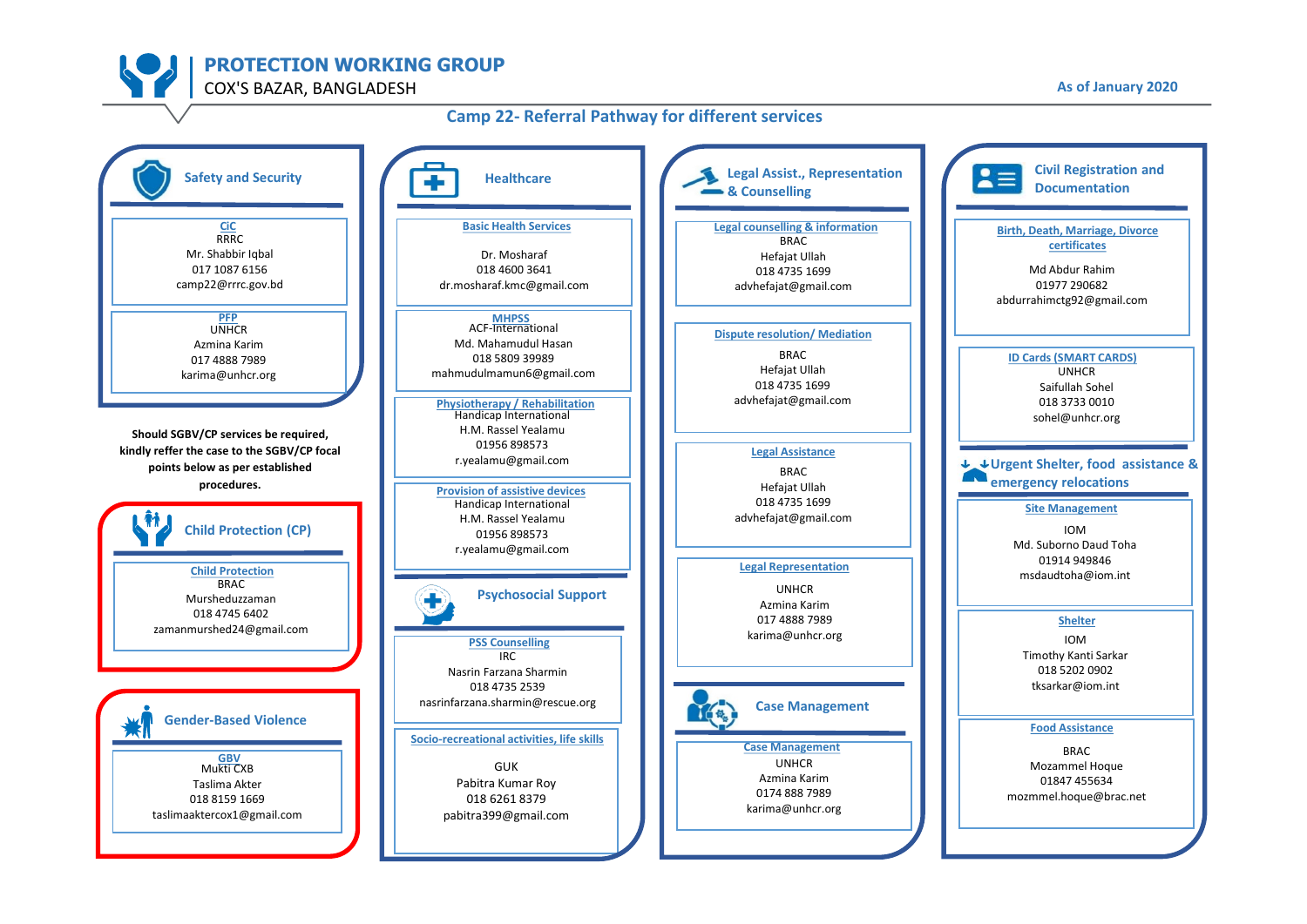## **Camp 23- Referral Pathway for different services**

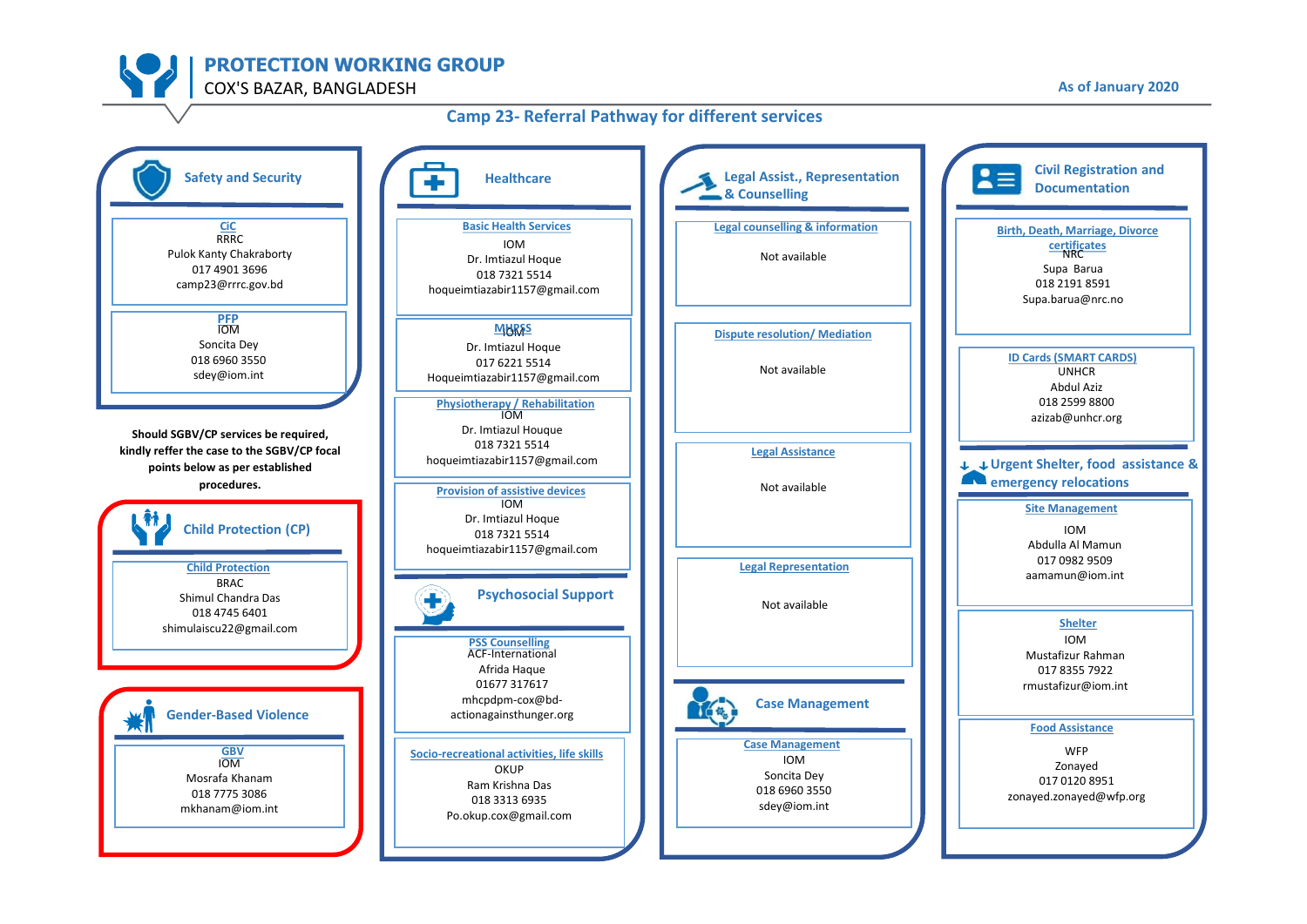#### **Camp 24- Referral Pathway for different services**

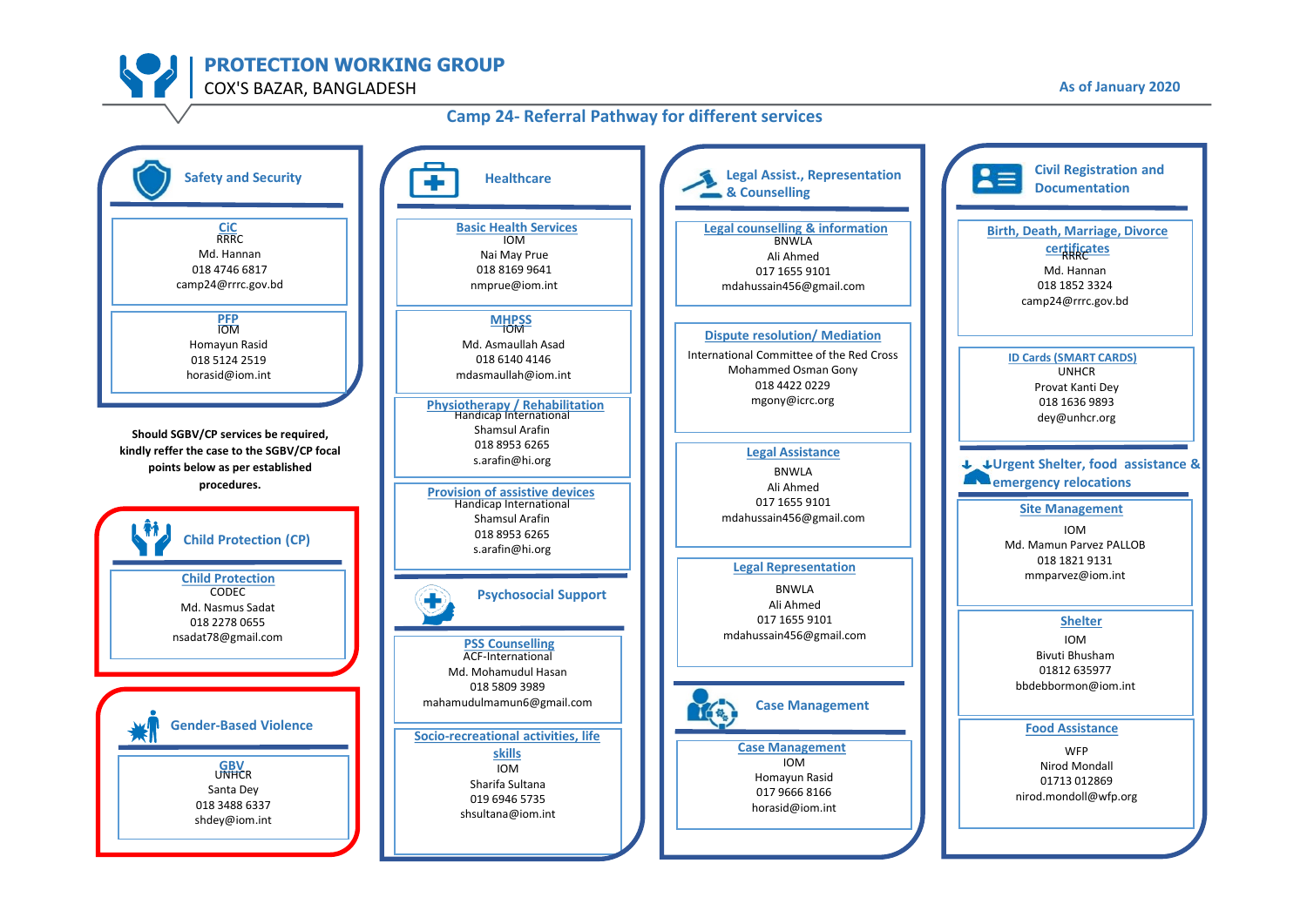#### **Camp 25- Referral Pathway for different services**

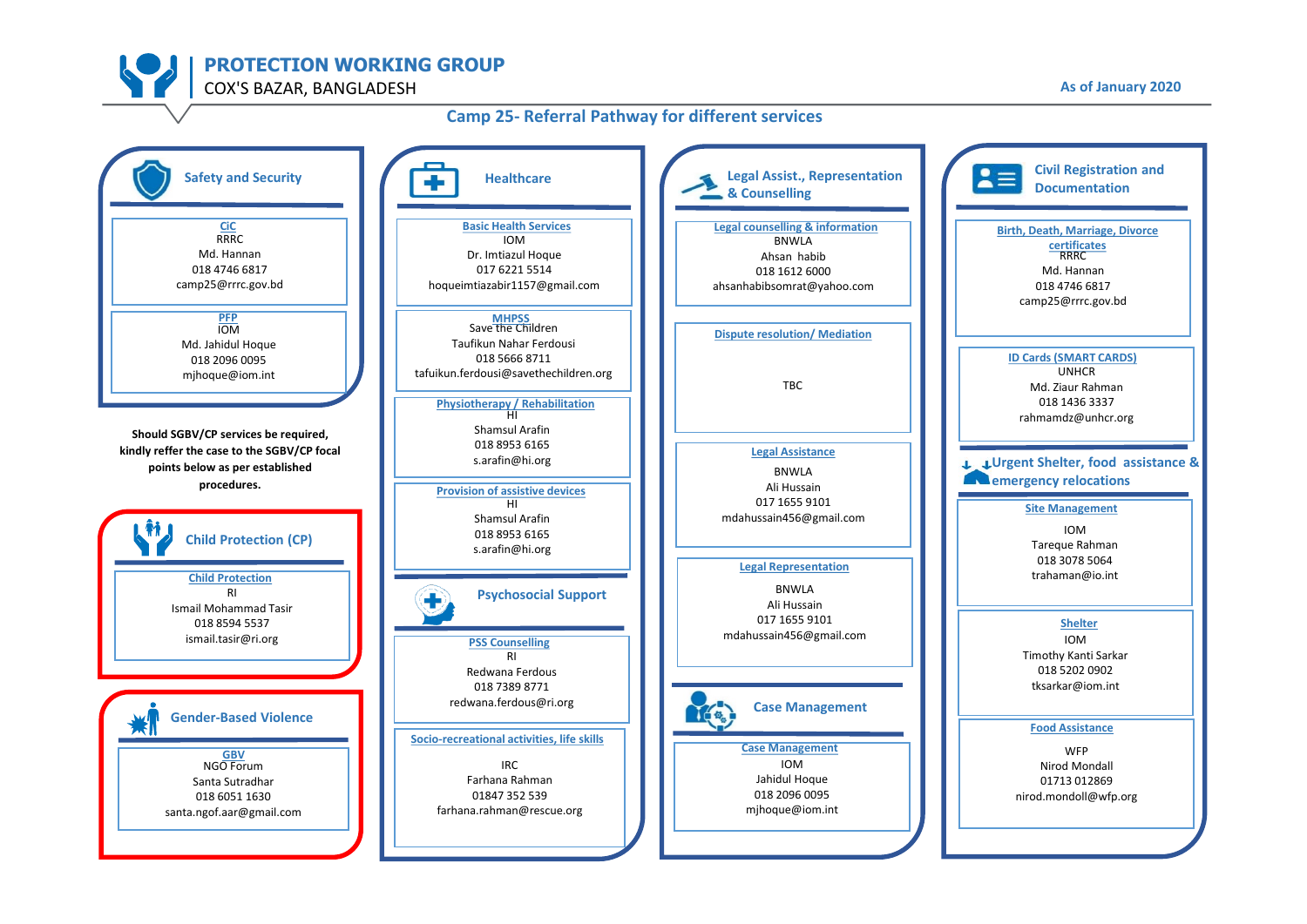# **Camp 26- Referral Pathway for different services**

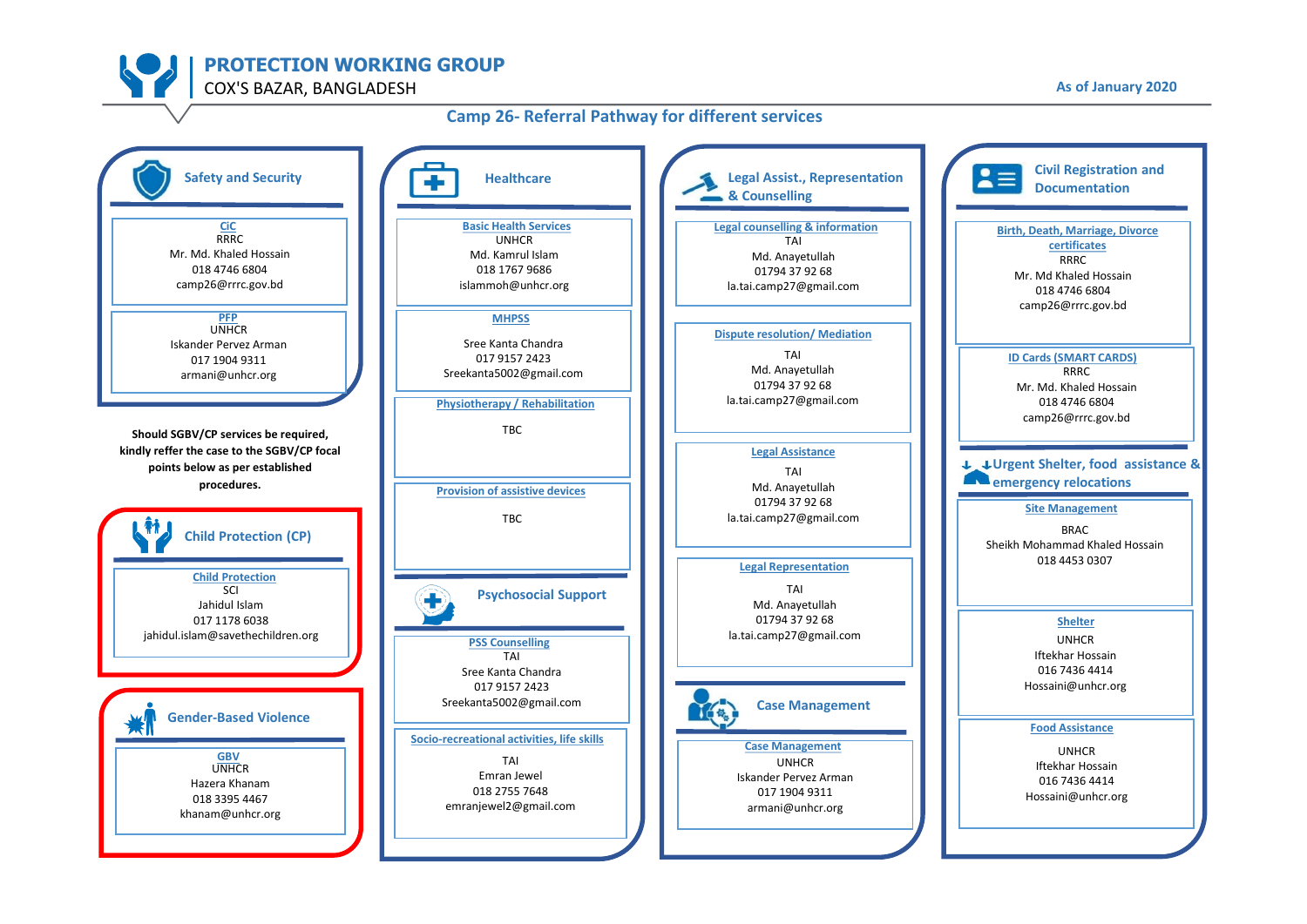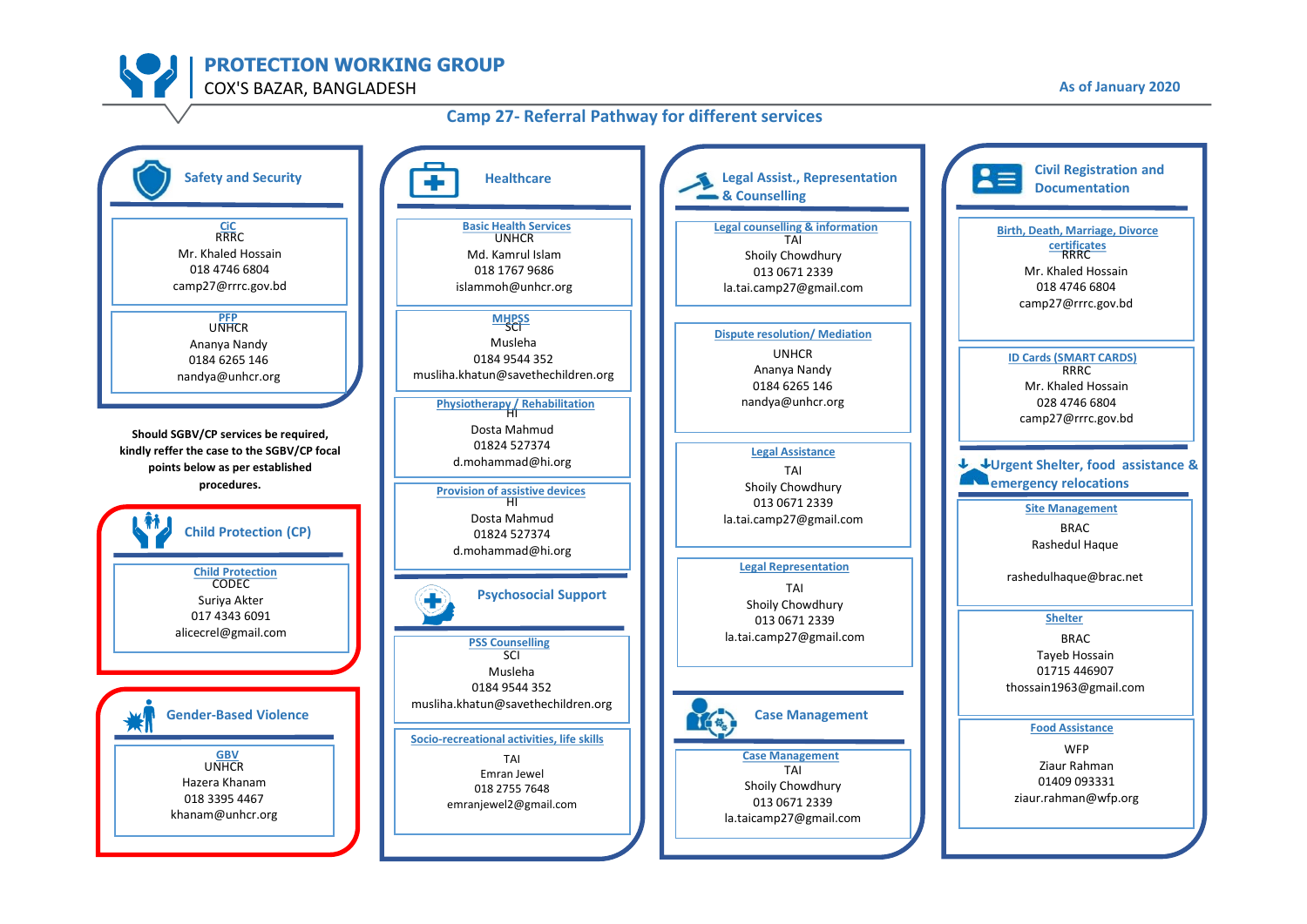